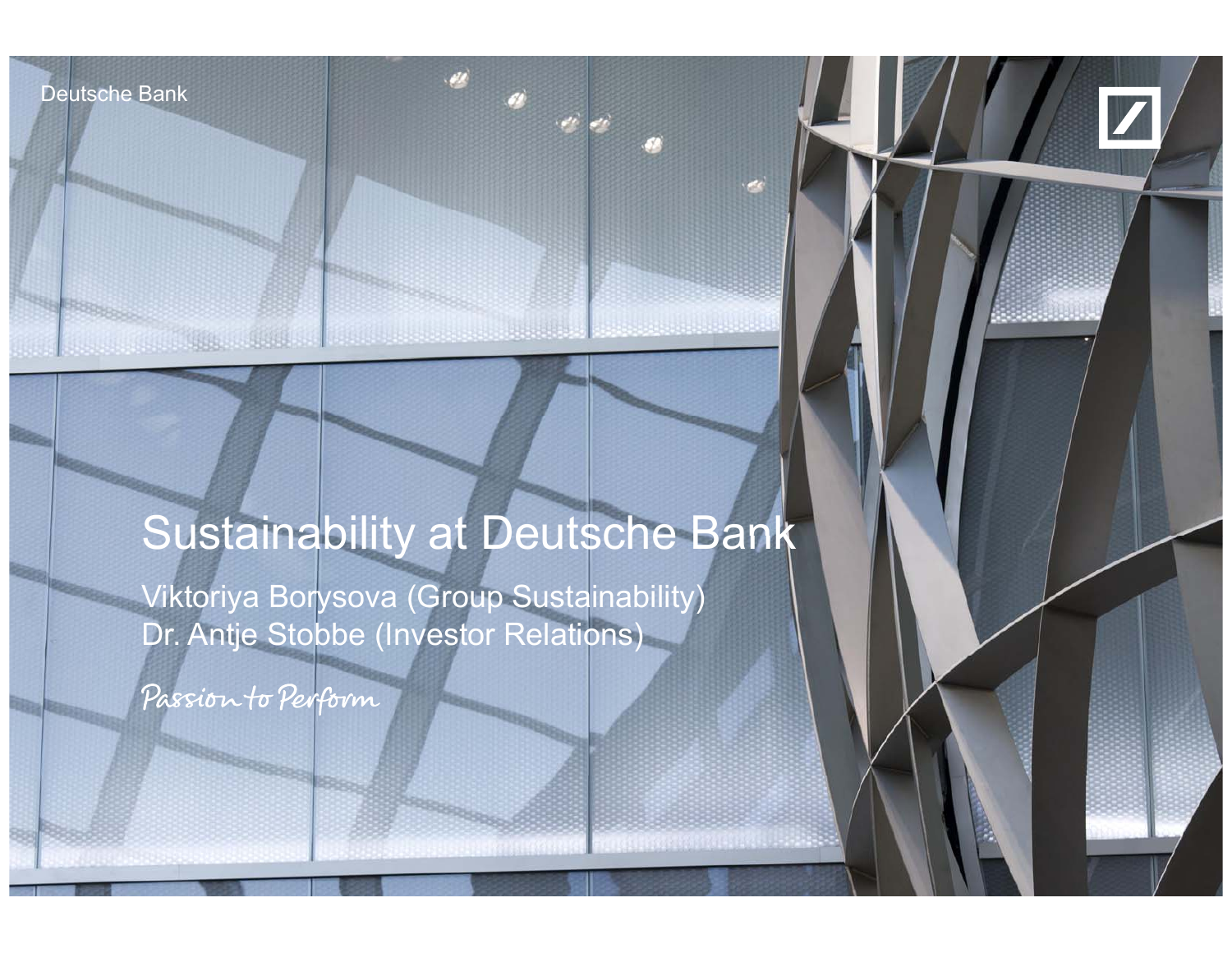**Contents** 



#### Sustainability Approach 1

2Governance & Effective Controls

# 3**Risk Management & Sustainability in the Core Business** <sup>s</sup> <sup>a</sup> age <sup>e</sup> <sup>t</sup> Susta ab ty <sup>t</sup> <sup>e</sup> Co <sup>e</sup> us essFurther Information (Appendix)

# 4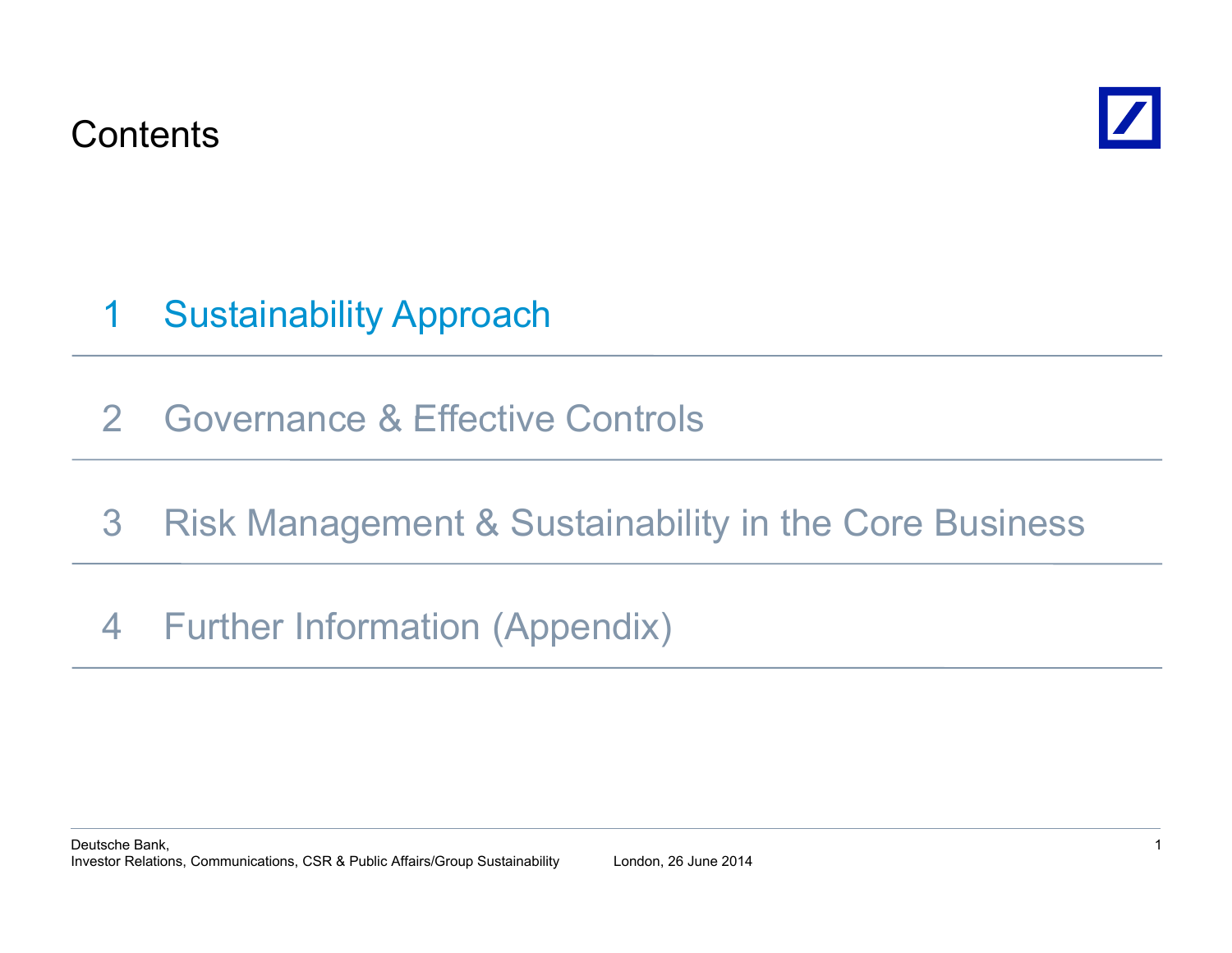# Starting point



### Sustainability reconnects the bank with its stakeholders

| <b>Risk</b><br>Management | Sustainability limits financial<br>and reputational risks |
|---------------------------|-----------------------------------------------------------|
| Opportunity               | Sustainability creates opportunities                      |
| Transparency              | Sustainability opens up the dialog                        |

### Sustainability is not …

- <sup>a</sup>"fad" It is here to stay
- an NGO appeaser It is relevant to all stakeholders
- about social projects and philanthropy It is the way of doing business
- public relations It is committed to credible and transparent reporting

Source: Ernst & Young "Climate change and sustainability" 2011

#### Economic elements

- Business continuity/ data security
- Shareholder value
- Stakeholder value
- Transparency/good corporate governance
- No controversial financing

### Environmentalelements

- In-house efficiency (CO2, water, waste…)
- Green energy financing
- Thematic investments
- **Biodiversity**

#### Social elements

- Public policy and advocacy
- Community investments
- Philanthropy / Corporate **Citizenship**
- Socially responsible investing
- Access to finance
- **Diversity**
- Human rights

Traditional sustainability issues ("social value") New and emerging sustainability topics ("shared value")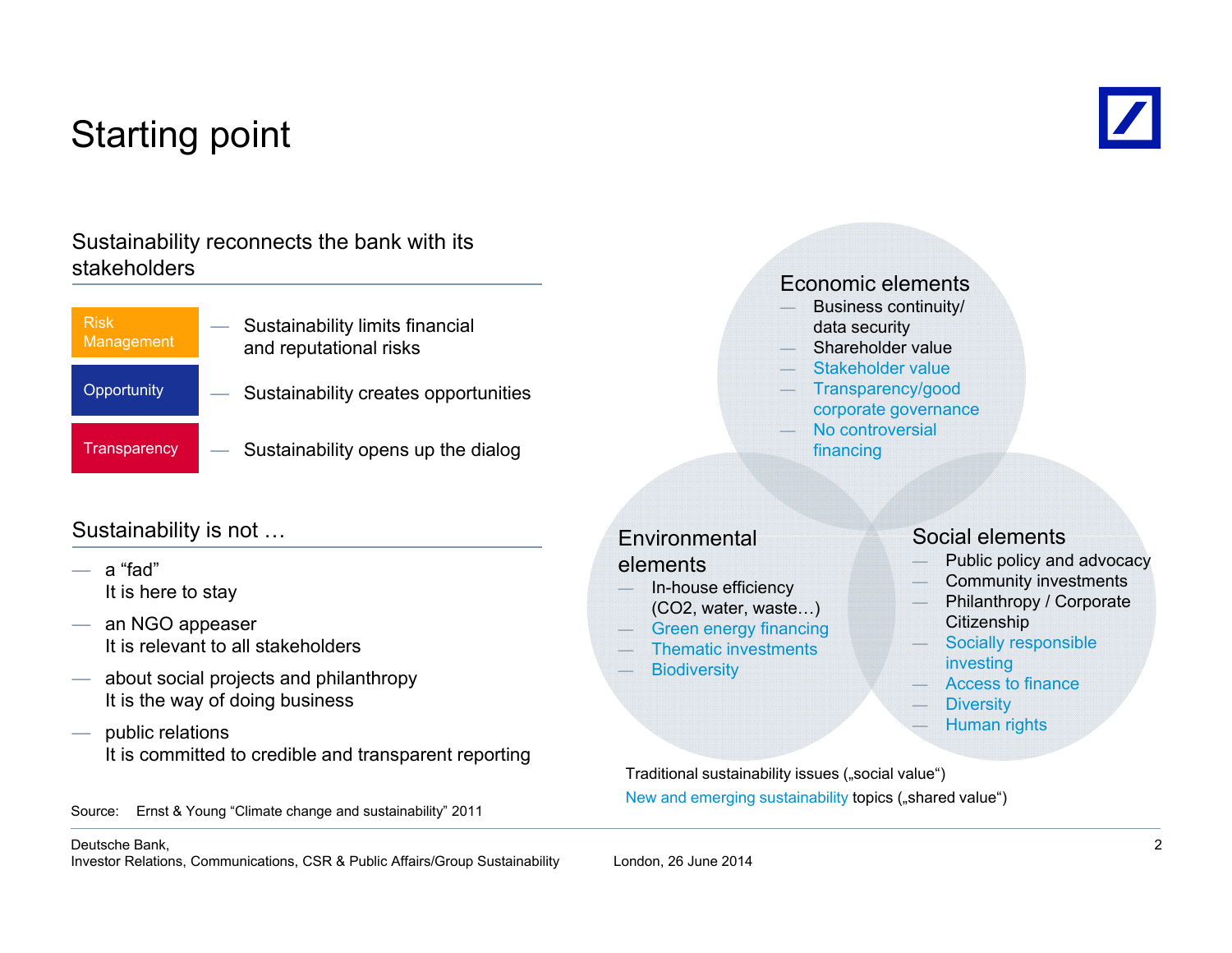### Sustainability milestones 2013

Conducted 180 anti-fraud, anti-bribery and anti-corruption risk assessment workshops across all major hubs, which will enhance our fraud, bribery and corruption risk management framework

The Supervisory Board intensified its oversight of ethics through the creation of an Integrity Committee

Continued to develop our Environmental and Social Reputational Risk Framework, e.g. through developing new guidance on increased due diligence of any potential transaction involving fracking technology for extracting shale gas

Introduced the Fair Share™ principle, which requires our advisors to offer solutions that benefit customers and shareholders equally

Created an ESG Head Office to coordinate, develop and strengthen our ESG investment capabilities and implement a new ESG strategy across our entire asset and wealth management platform

Integrated environmental, social and governance (ESG) criteria in EUR 5.1 bn of assets managed by Deutsche Asset and Wealth Management

Worked with other financial institutions to create the Green Bond Principles, a voluntary framework and standard disclosures ensuring transparency and integrity

Continued constructive discussions with civil society, e.g. hosted the eighth NGO forum *Bankendialog –* topics discussed at the forum included the approaches banks take to analyzing the potential environmental impacts of client activities

Positioning in upper 10% of most sustainability ratings (e.g. Dow Jones Sustainability Index, FTSE4Good)



Deutsche Bank,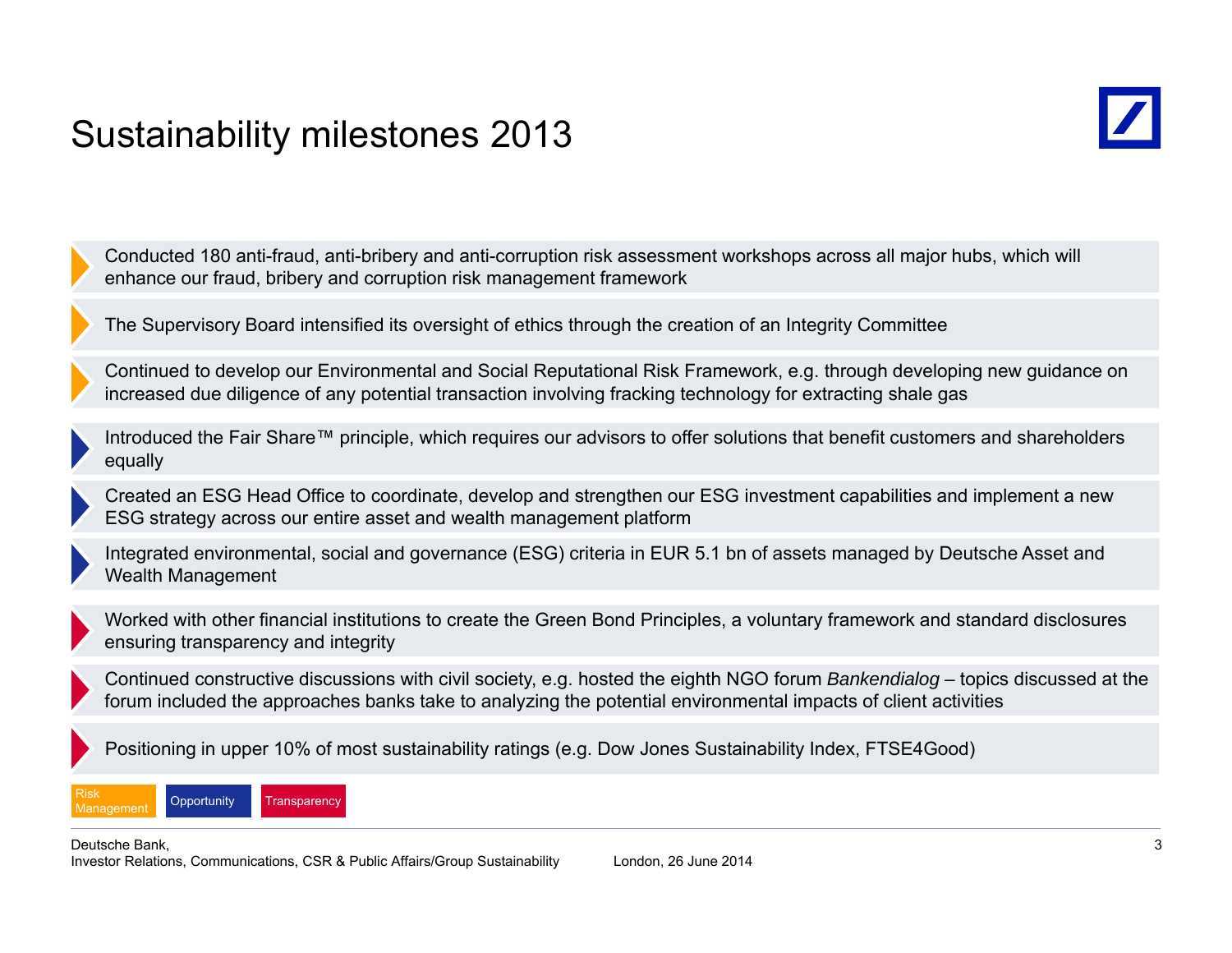**Contents** 



- Sustainability Approach 1
- 2Governance & Effective Controls
- 3**Risk Management & Sustainability in the Core Business** <sup>s</sup> <sup>a</sup> age <sup>e</sup> <sup>t</sup> Susta ab ty <sup>t</sup> <sup>e</sup> Co <sup>e</sup> us essFurther Information (Appendix)
- 4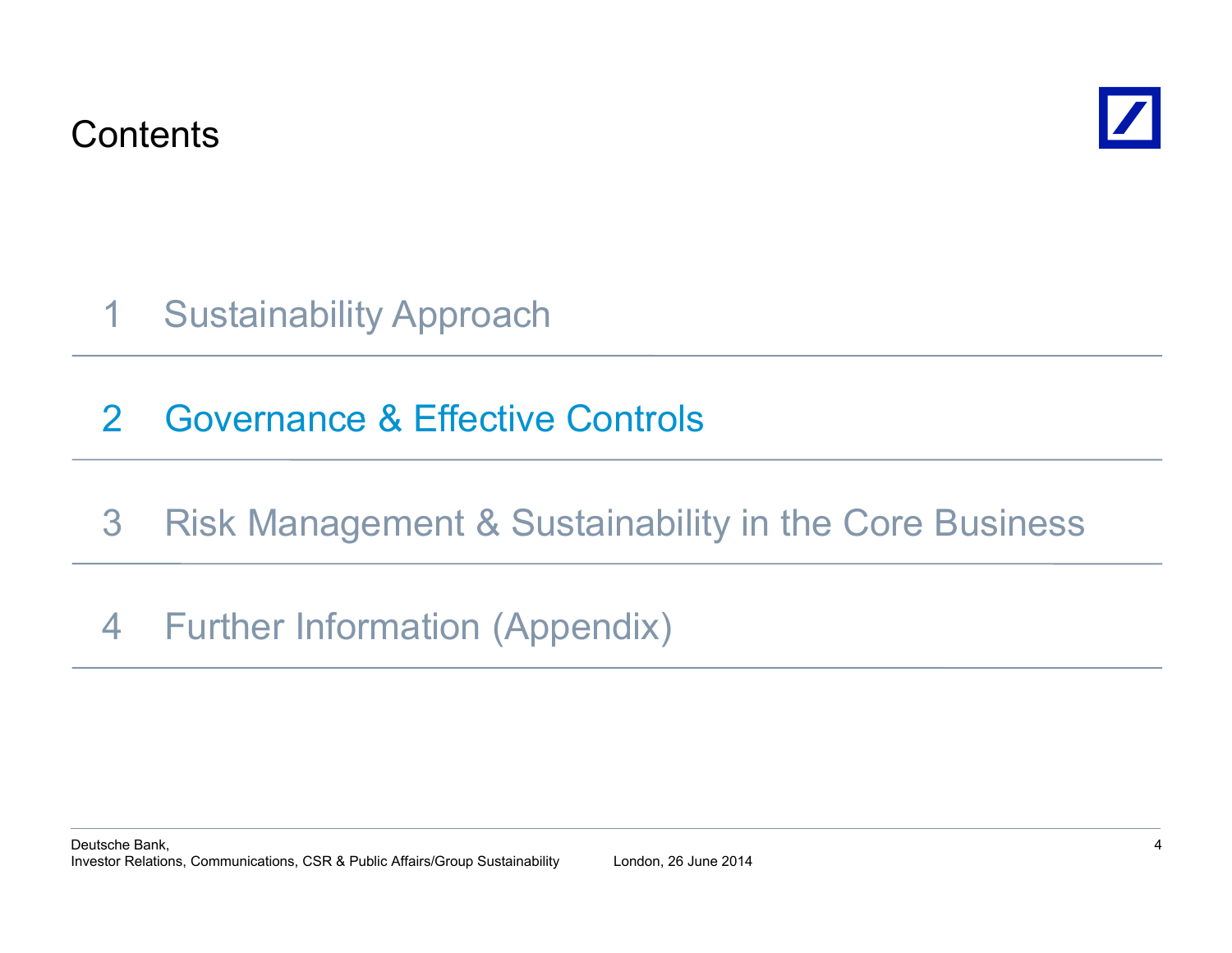# Holistic risk management and governance approach



### External commitments

| Corporate Governance/Human Resources<br>UN Guiding Principles on Business and Human<br>Code of Business Conduct and Ethics<br>Rights<br>- Policies and standards<br><b>UNEP-FI Declaration of Sustainable Development</b><br>Principles for Responsible Investment (PRI)<br><b>Risk Management</b><br><b>Environmental and Social Reputational Risk</b><br>World Bank standards<br><b>Framework</b><br><b>IFC Performance Standards</b><br>Environmental<br>- Credit Directives addressing environmental<br>Oslo Convention on Cluster Munitions<br>aspects<br>issues, embargoes & related restrictions, betting<br>Roundtable on Sustainable Palm Oil<br>& gambling, defence equipment, pornography<br>German Corporate Governance Code<br>Social<br>Compliance/Anti-Money Laundering<br>International Labor Organization standards<br>aspects<br>- Global Compliance Core Principles<br><b>OECD Guidelines for Multinational Enterprises</b><br>- Anti-Money Laundering Policy<br>Principles of the UN Global Compact<br>- New Client Adoption<br>Governance<br>- Reputation Risk Policy<br><b>Wolfsberg Principles</b><br>aspects<br><b>Transparency International's Corruption Perceptions</b><br>Corporate Development<br>Index<br>- Acquisition and Due Diligence Standards<br>Financial Action Task Force on Money Laundering<br><b>Global Sourcing</b><br><b>German Sustainability Code</b><br>- Global Sourcing Policy<br><b>ISO 14001</b><br>- Travel Policy |  |  |
|------------------------------------------------------------------------------------------------------------------------------------------------------------------------------------------------------------------------------------------------------------------------------------------------------------------------------------------------------------------------------------------------------------------------------------------------------------------------------------------------------------------------------------------------------------------------------------------------------------------------------------------------------------------------------------------------------------------------------------------------------------------------------------------------------------------------------------------------------------------------------------------------------------------------------------------------------------------------------------------------------------------------------------------------------------------------------------------------------------------------------------------------------------------------------------------------------------------------------------------------------------------------------------------------------------------------------------------------------------------------------------------------------------------------------------------------------------------------|--|--|
|                                                                                                                                                                                                                                                                                                                                                                                                                                                                                                                                                                                                                                                                                                                                                                                                                                                                                                                                                                                                                                                                                                                                                                                                                                                                                                                                                                                                                                                                        |  |  |
|                                                                                                                                                                                                                                                                                                                                                                                                                                                                                                                                                                                                                                                                                                                                                                                                                                                                                                                                                                                                                                                                                                                                                                                                                                                                                                                                                                                                                                                                        |  |  |
|                                                                                                                                                                                                                                                                                                                                                                                                                                                                                                                                                                                                                                                                                                                                                                                                                                                                                                                                                                                                                                                                                                                                                                                                                                                                                                                                                                                                                                                                        |  |  |

Internal guidelines

Our commitment to international standards and initiatives is an integral part of our internal policy framework.

Our Code of Business Conduct and Ethics as well as our policies and guidelines reflect our commitment to a wide range of external standards, principles and initiatives.

Deutsche Bank,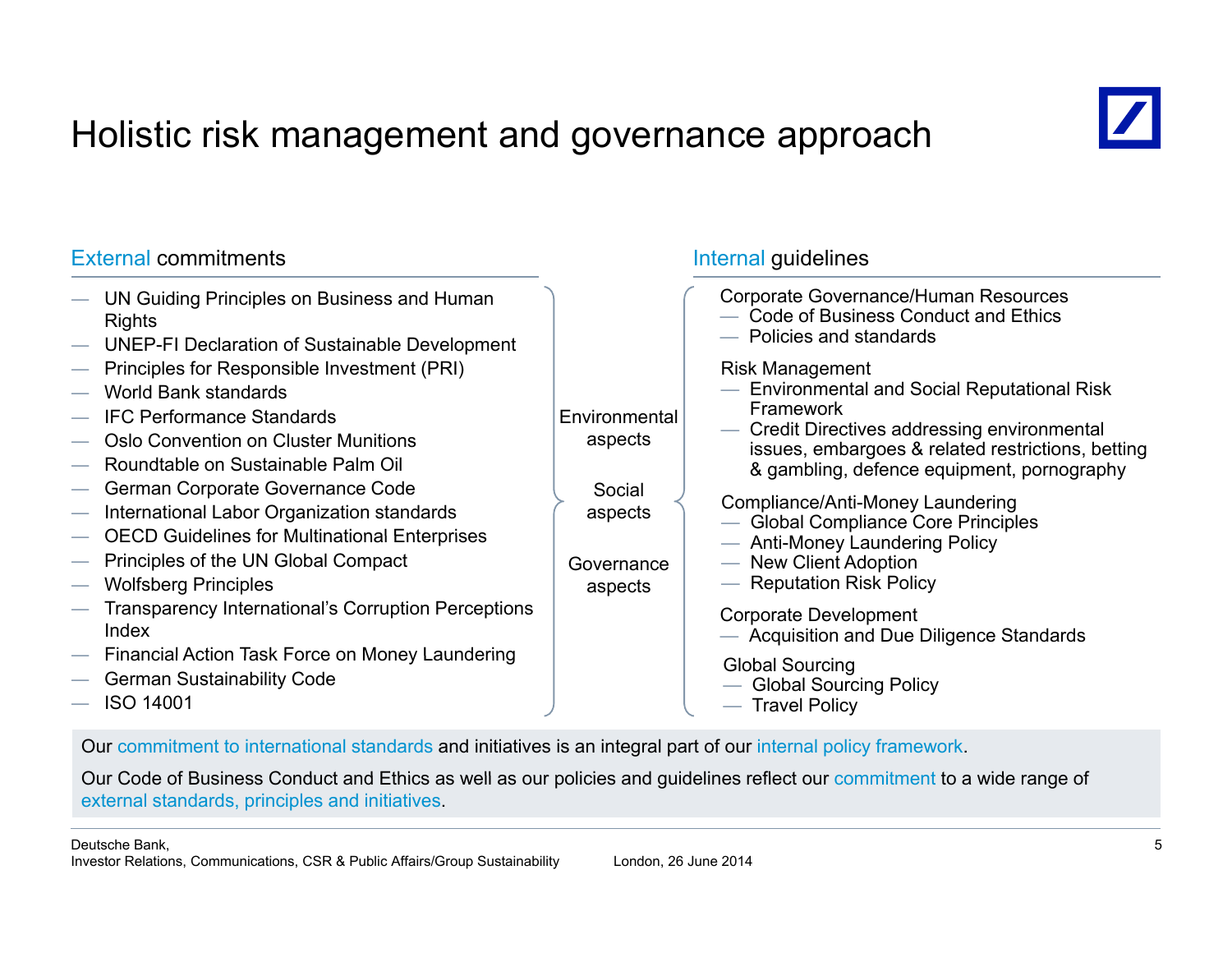# Broad culture change program irreversibly initiated



|                                               | Then                                                                   | <b>Now</b>                                                                                 |
|-----------------------------------------------|------------------------------------------------------------------------|--------------------------------------------------------------------------------------------|
| Education/<br>training focus on<br>compliance | Broad training program,<br>reminders for non-completion                | Non-completion impacts pay and<br>promotion                                                |
| Compensation                                  | Deferral: 3 years max; limited<br>clawbacks                            | Deferral: 5 years max;<br>strengthened clawbacks                                           |
| Performance<br>review                         | Business, Franchise & People<br>impact                                 | Values & Beliefs drive promotion<br>and compensation                                       |
| Responsibility for<br>controls                | Compliance department with<br>front office support                     | Strengthened three lines of<br>defense with front office risk<br>management responsibility |
| Governance                                    | Informal structures in many<br>places                                  | Focus on well-documented lines of<br>authority and responsibilities                        |
| Product approval                              | Decentralized processes                                                | Strong central framework and<br>oversight                                                  |
|                                               | Renewed values and beliefs cascaded systematically throughout the bank |                                                                                            |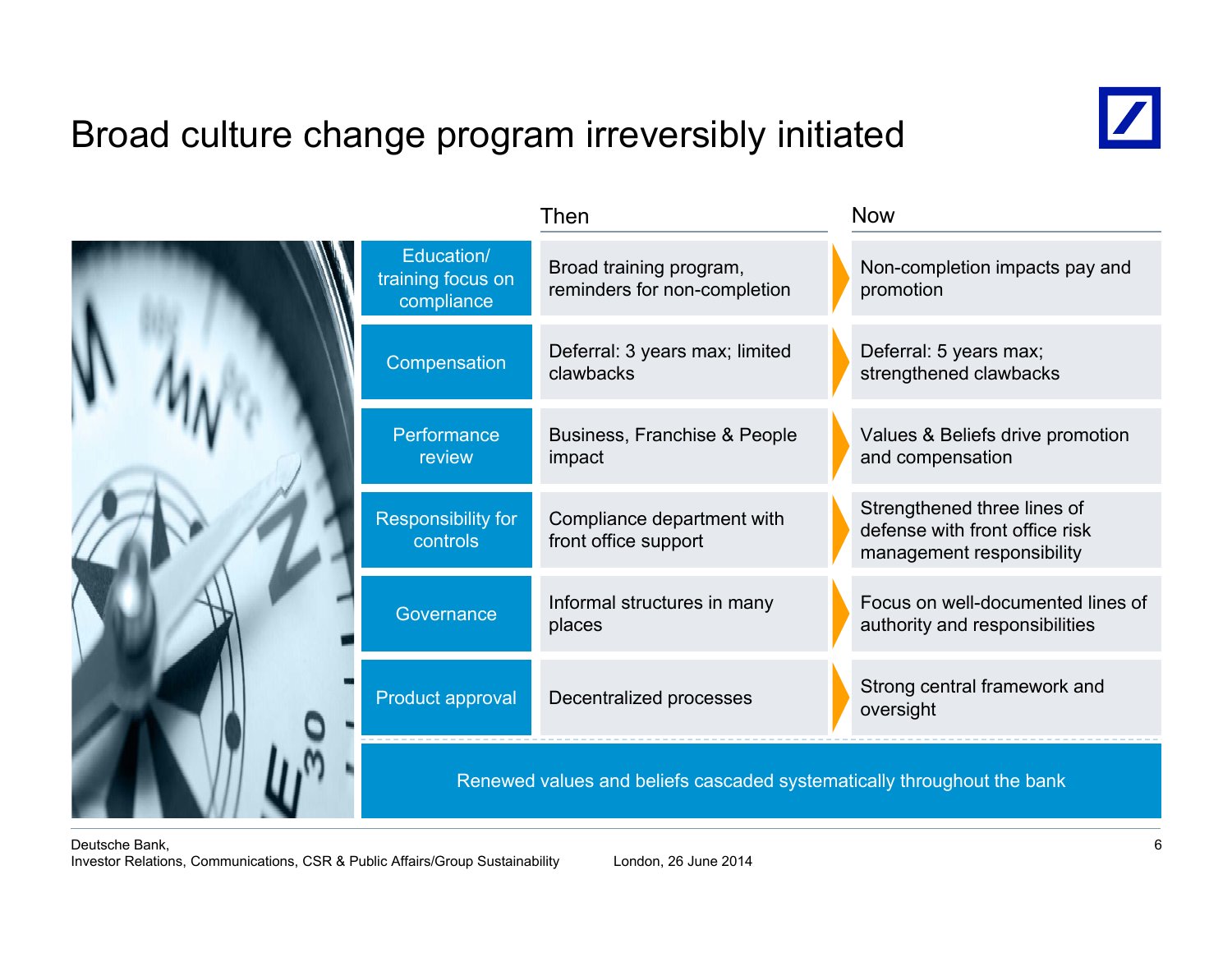# Culture: 2013 a year of fundamental progress



|                                          | 2013<br><b>Foundations firmly established</b> |                                                                                                                                                                                                       |                                                            |  |  |  |
|------------------------------------------|-----------------------------------------------|-------------------------------------------------------------------------------------------------------------------------------------------------------------------------------------------------------|------------------------------------------------------------|--|--|--|
| <b>Listen</b>                            |                                               | Feedback from 52,000 staff collected<br><b>Independent Compensation Review Panel</b>                                                                                                                  | Embed values & beliefs in<br>core systems and<br>processes |  |  |  |
| <b>Lead</b>                              |                                               | Defined new values & beliefs<br>Extended deferral of compensation vesting for senior<br>management<br>Defined responsibility of top 250 leaders                                                       | Turn values & beliefs into<br>business performance         |  |  |  |
| <b>Engage</b>                            |                                               | Cascaded values & beliefs – GEC interacted with 11,000 staff,<br>50 "Townhall" events<br>94% staff awareness after 12 weeks<br>>300 German MDs attending culture sessions at IW Academy<br>in Cologne | <b>Monitor</b> and<br>measure<br>behavioral                |  |  |  |
| <b>Measure &amp;</b><br><b>Reinforce</b> |                                               | Launched EUR $>1$ bn <sup>(1)</sup> investment to establish more robust<br>controls and comply with regulation<br>Incorporated consequence management into compensation<br>processes                  | change<br>and mindset<br>shift                             |  |  |  |

(1) FY 2013 – FY 2015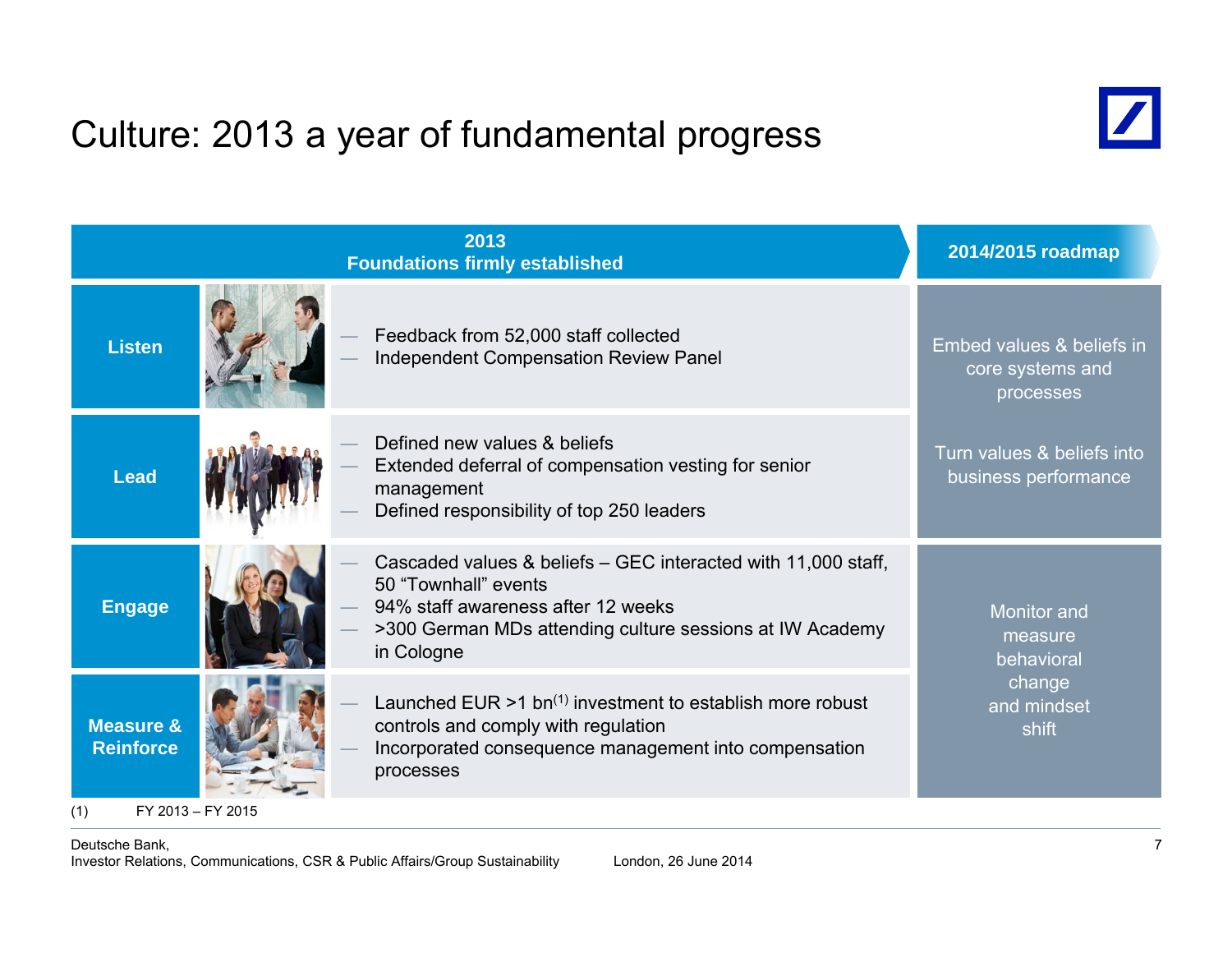

### 2013: Values and beliefs launched after extensive discussion and reflection

| Our<br>values  | <b>Integrity</b>                                                                          | <b>Sustainable</b><br><b>Performance</b>                                                                                                        | <b>Client Centricity</b>                                                                                                   | Innovation                                                                                                             | <b>Discipline</b>                                                                                               | <b>Partnership</b>                                                                                                                             |
|----------------|-------------------------------------------------------------------------------------------|-------------------------------------------------------------------------------------------------------------------------------------------------|----------------------------------------------------------------------------------------------------------------------------|------------------------------------------------------------------------------------------------------------------------|-----------------------------------------------------------------------------------------------------------------|------------------------------------------------------------------------------------------------------------------------------------------------|
| Our<br>beliefs | We live by the<br>highest standard<br>of integrity in<br>everything we<br>say and do      | We drive value<br>for shareholders<br>by putting long-<br>term success<br>over short term<br>gain                                               | We earn our<br>clients' trust by<br>placing them at<br>the core of our<br>organization                                     | We foster<br>innovation by<br>valuing<br>intellectual<br>curiosity in our<br>people                                    | We protect the<br>firm's resources<br>by always<br>thinking and<br>acting like<br>owners                        | We build diverse<br>teams to<br>generate better<br>ideas and reach<br>more balanced<br>decisions                                               |
|                | We will do what<br>is right - not just<br>what is allowed                                 | We encourage<br>entrepreneurial<br>spirit which<br>responsibly<br>balances risks<br>and returns                                                 | We deliver true<br>value by<br>understanding<br>and serving our<br>clients' needs<br>best                                  | We enable our<br>clients' success<br>by constantly<br>seeking suitable<br>solutions to their<br>problems               | We live by the<br>rules and hold<br>ourselves<br>accountable to<br>deliver on our<br>$promises - no$<br>excuses | We put the<br>common goals of<br>the firm before<br>'silo' loyalty by<br>trusting,<br>respecting and<br>working with<br>each other             |
|                | We<br>communicate<br>openly; we<br>invite, provide<br>and respect<br>challenging<br>views | We pursue<br>lasting<br>performance by<br>developing,<br>nurturing and<br>investing in the<br>best talent, and<br>by managing<br>based on merit | We strive to<br>pursue mutually<br>beneficial client<br>relationships in<br>which the value<br>created is<br>shared fairly | We continuously<br>improve our<br>processes and<br>platforms by<br>embracing new<br>and better ways<br>of doing things | We achieve<br>operational<br>excellence by<br>striving to 'get it<br>right the first<br>time'                   | We act as<br>responsible<br>partners with all<br>our stakeholders<br>and regulators,<br>and in serving<br>the wider<br>interests of<br>society |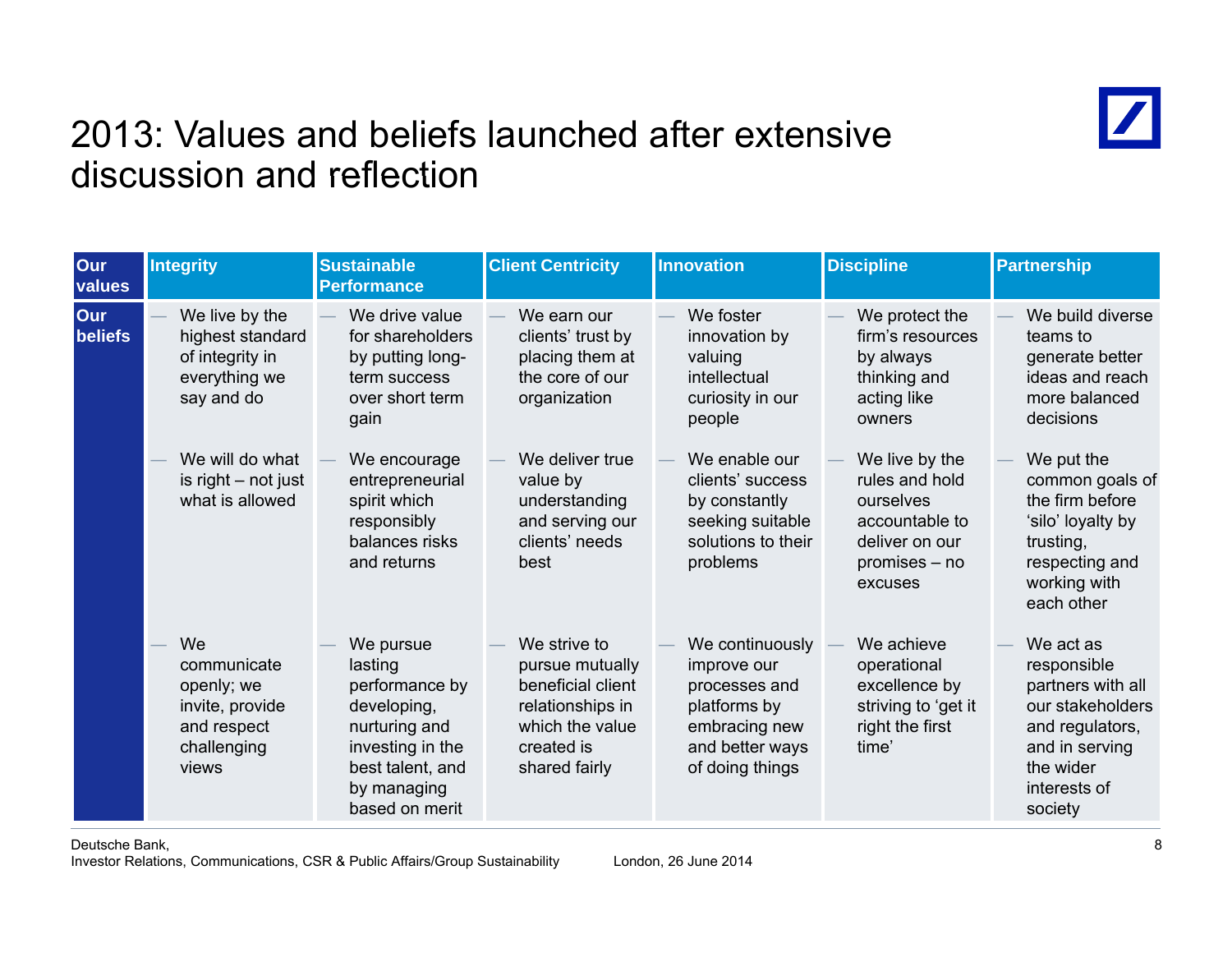# Dedicated Risk Culture Program



#### **Overview**

- A Bank-wide Risk Culture program was launched in 2010 in order to embed a strong Risk Culture across the organisation.
- Risk Culture is an important aspect of the Bank's culture and is a significant focus of the bank's regulators. Specifically, Risk Culture refers to:
	- Employees' attitudes towards and awareness of risk in their everyday business across the Bank
	- ― The strength of the Bank's overall risk management framework, as well as associated processes and policies, and relevant governance structures

### Through targeted initiatives, the program aims to:

- Define and embed a set of Risk Culture behaviours which align closely to the Bank's Values and Beliefs
- Raise employees' awareness and understanding of the types of risk faced by our business
- Enable the monitoring of risk-related behaviours, better linking behaviours to the Bank's performance management process
- $-$  Identify and support the implementation of potential **The Bank's Values and Belief** enhancements to the Bank's risk management framework and relevant processes

#### Five Risk Culture behaviours …



Risk Culture behaviours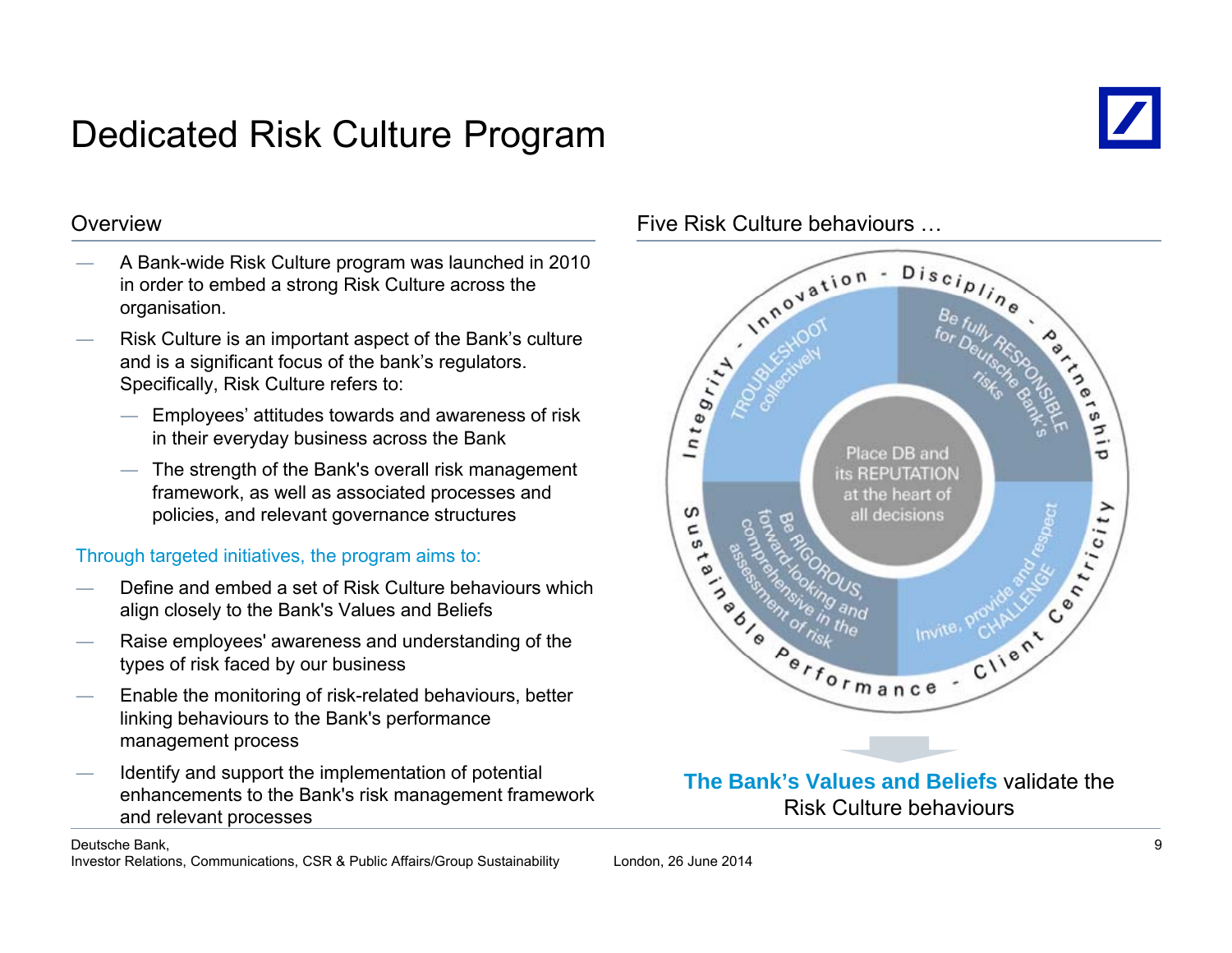# Targeted initiatives help embed a strong risk culture



### Comprehensive Training

- Comprehensive mandatory Risk Culture training curriculum introduced in 2010
- 450,090 enrolments across 7 mandatory Risk Culture courses since launch
- Courses include Risk Awareness, MaRisk, New Product Approval, as well as Code of Conduct and Business Ethics
- New course introduced in 2014: 'Tone from the Top'
- Tailored training provided to graduates and promotees
- Risk Culture topic integrated into new joiner onboarding

### Governance and processes **Compensation Framework**

- Integrated expected behaviours into Bank's Policies and Guidelines, including Code of Conduct and Business **helds of compensation through Red Flags** process **Ethics**
- Established common New Product & Transaction Approval Process and other transaction review forums
- Updated Whistleblower policy and introduced training for managers

### Communications and Engagement

- $-$  Highly visible messages at Group and divisional level ensure employee awareness of the Bank's risk culture standards
- Consistent senior messages set the 'Tone from the Top'
- Tangible case studies highlight what it means to 'do the right thing'
- Use of multiple channels ensures maximum reach and engagement (videos, posters, staff magazines, townhalls, newsletters, etc.)

- Established a clear link between behaviour and compensation through Red Flags process
- Red Flags currently live in 8 divisions/functions, with further roll-outs planned
- Ongoing work to further align reward-related processes across the Bank (financial and non-financial reward)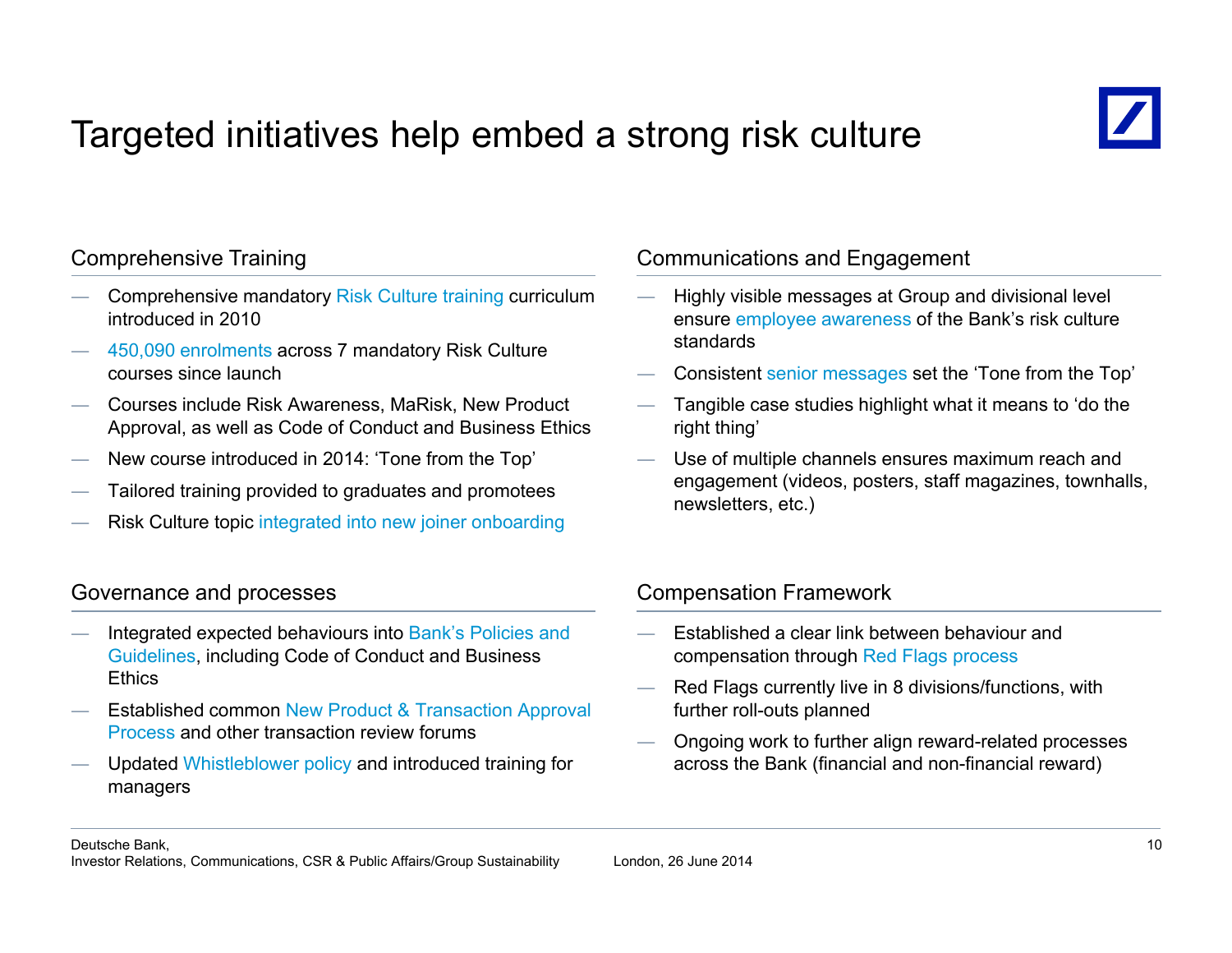### Ensuring strong governance



- Consistently enhanced anti-money laundering (AML) function:
	- Strengthened anti-fraud, anti-bribery and anti-corruption program enhanced<br>policies, procedures and controls policies, procedures and controls and controls b changes in requlation by 2015. We
	- ― Approx. 180 risk assessment workshops rolled out across all major hubs
- Compliance with local and international anti-corruption & anti-bribery laws in addition to anti-corruption policies.
- Know-Your-Customer (KYC) policies cover a framework for assessing potential humber in 2014. risks related to new adoptions & existing clients.
- New product approval (NPA) processes apply to all product offerings Jürgen Fitschen Co-Chairman of the Management Board,

our systems and controls and adapt these to changes in regulation by 2015. We significantly strengthened our compliance department, adding some 200 people in 2013 and with plans to hire a similar

January 2014

### Training to reinforce our standards

| Employees with completed Compliance,<br>Financial Crime & Risk Culture trainings | 2013:<br>83,223 staff across 70 countries completed 300,000 training                                                                                                                                                                                |
|----------------------------------------------------------------------------------|-----------------------------------------------------------------------------------------------------------------------------------------------------------------------------------------------------------------------------------------------------|
|                                                                                  | assignments in ten languages                                                                                                                                                                                                                        |
| $97\%^{(1)}$                                                                     | Key courses addressing ethics and integrity issues in 2013:<br><b>Compliance Essentials,</b><br>Anti-Money Laundering,<br>Risk Culture,<br>Supervision,<br>Code of Business Conduct and Ethics,<br>Tone from the Top, and<br><b>Market Conduct.</b> |
| (1)<br>Based on 85,696 employees within scope of trainings.                      |                                                                                                                                                                                                                                                     |
| Deutsche Bank.                                                                   |                                                                                                                                                                                                                                                     |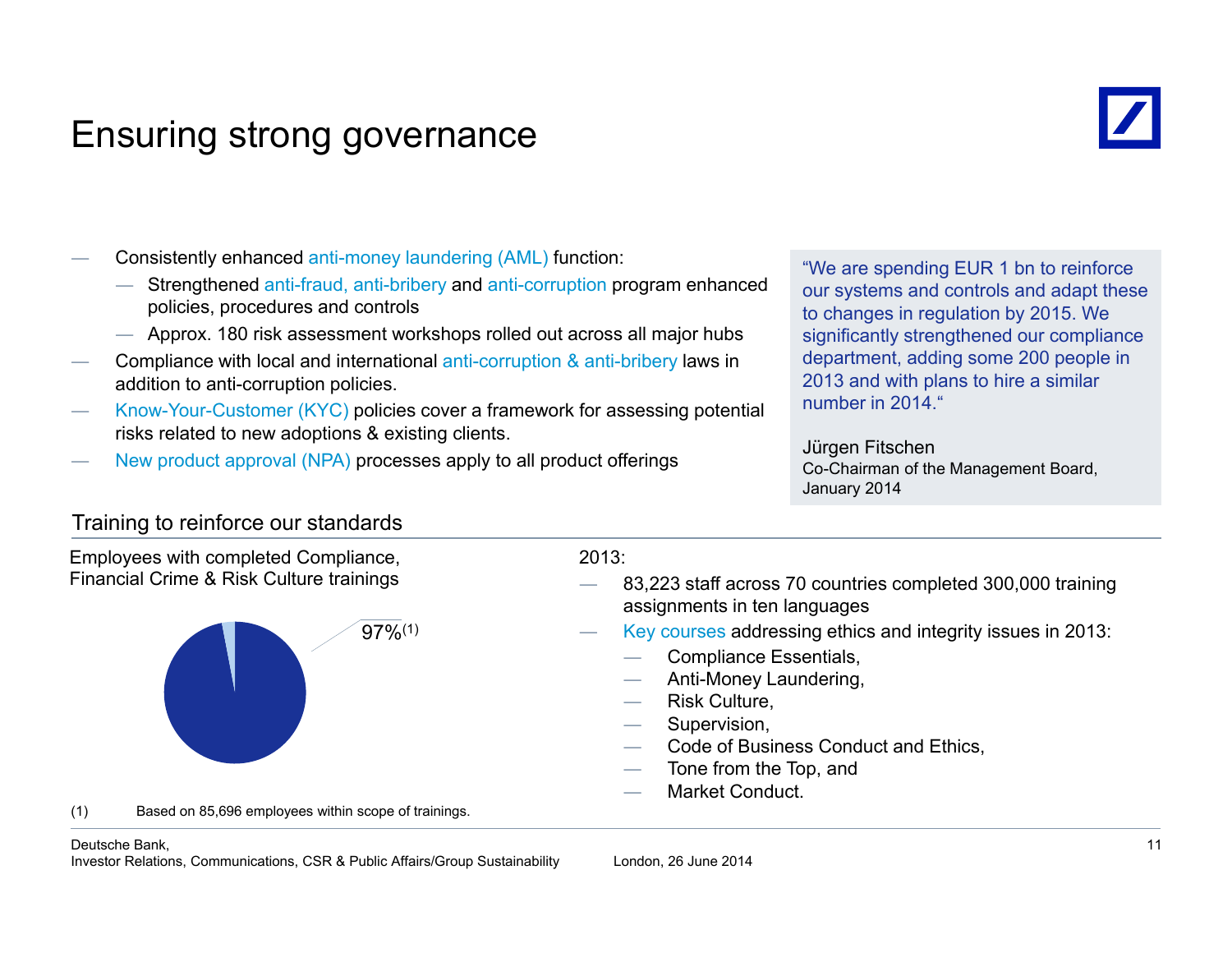# Board compensation: Transparent compensation structure implemented in 2013



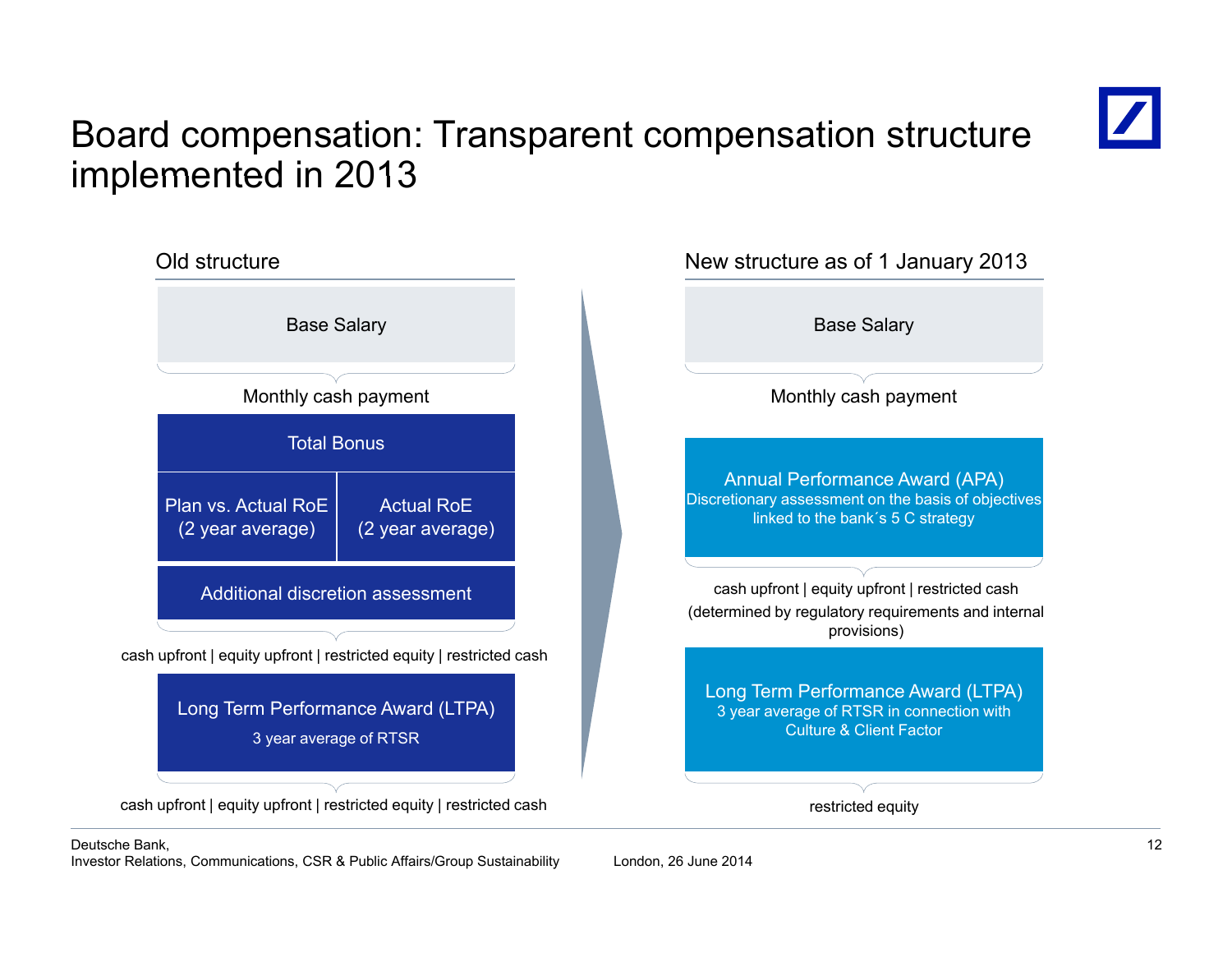

### Board compensation: Annual & Long-term Performance Award Components and assessment approach

|                                                                                                                                                                                                                                                                            | <b>Relevant KPIs</b>                                                                                                    | Weight          |
|----------------------------------------------------------------------------------------------------------------------------------------------------------------------------------------------------------------------------------------------------------------------------|-------------------------------------------------------------------------------------------------------------------------|-----------------|
| <b>Annual</b><br><b>Performance Award</b><br>(APA)<br><b>Discretionary</b><br>assessment by the<br><b>Supervisory Board</b><br>based on a informed<br>judgment on pre-defined<br>$factors - e.g. actual$<br>value delivered, peer<br>comparison, prior-year<br>values etc. | 3 Financial KPIs<br>Common Equity Tier 1 ratio and Leverage ratio (Capital), CIR (Costs),<br>Value-added (Competencies) | $3 \times 15\%$ |
|                                                                                                                                                                                                                                                                            | 1 Culture KPI<br>Employee Commitment Index & Reputational Index                                                         | $1 \times 15\%$ |
|                                                                                                                                                                                                                                                                            | Selective Quantitative KPI<br>Capital, Costs or Competencies                                                            | $1 \times 15\%$ |
|                                                                                                                                                                                                                                                                            | Selective Qualitative KPI<br>Culture or Clients                                                                         | $1 \times 15\%$ |
|                                                                                                                                                                                                                                                                            | Discretionary assessment by the Supervisory Board                                                                       | $1 \times 10\%$ |
| Long-term<br><b>Performance Award</b><br>(LTPA)                                                                                                                                                                                                                            | <b>Relative Total Shareholder Return</b>                                                                                | 2/3             |
| <b>Deterministic</b><br>assessment                                                                                                                                                                                                                                         | Culture & Client Factor - Net Promoter Score<br>(Scoring model: "Below average" – "Average" – "Good" – "Excellent")     | 1/3             |

Source: "Basic Principles of the new Compensation System for Management Board Members"

Deutsche Bank,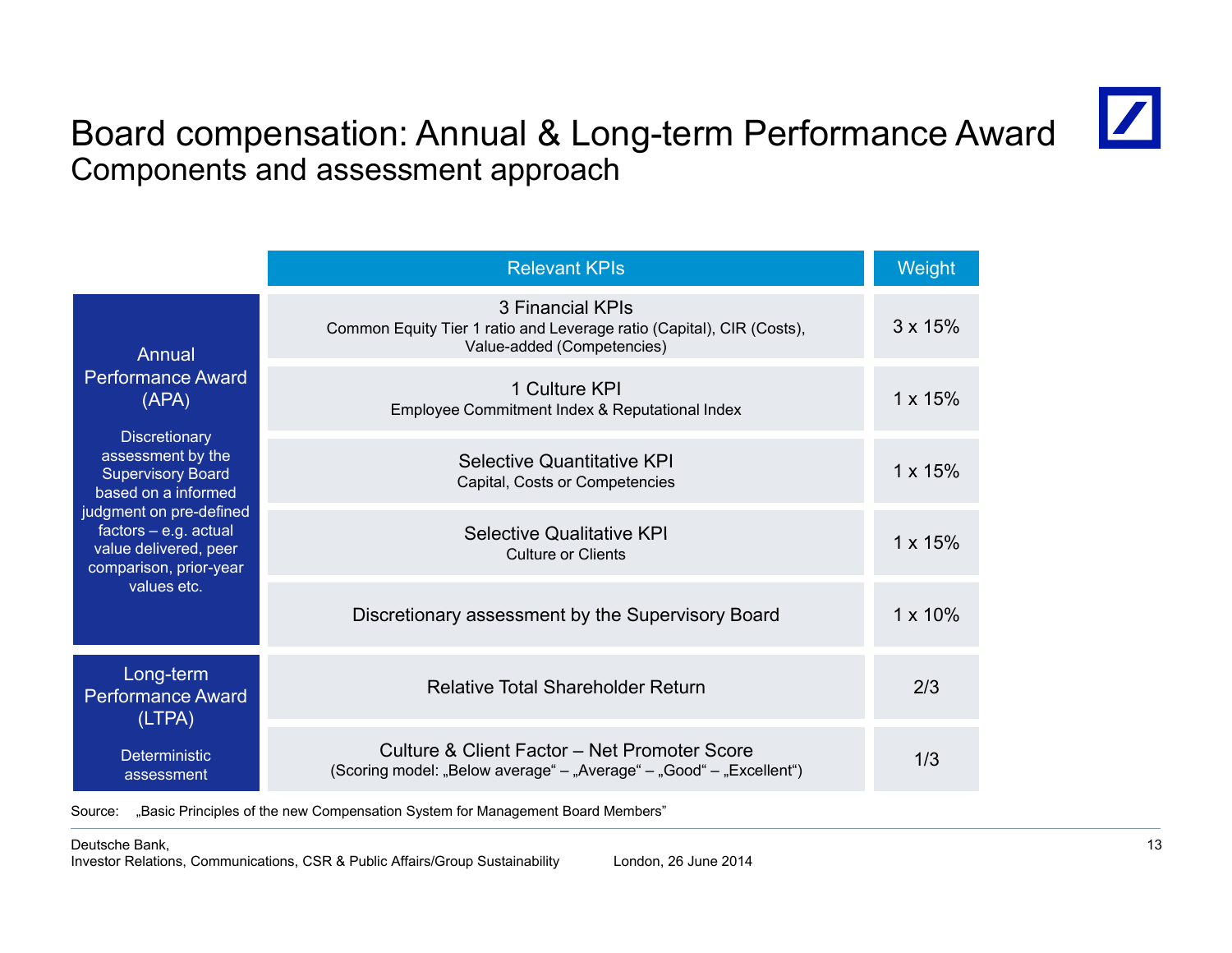**Contents** 



- Sustainability Approach 1
- 2Governance & Effective Controls

# 3**Risk Management & Sustainability in the Core Business** <sup>s</sup> <sup>a</sup> age <sup>e</sup> <sup>t</sup> Susta ab ty <sup>t</sup> <sup>e</sup> Co <sup>e</sup> us essFurther Information (Appendix)

### 4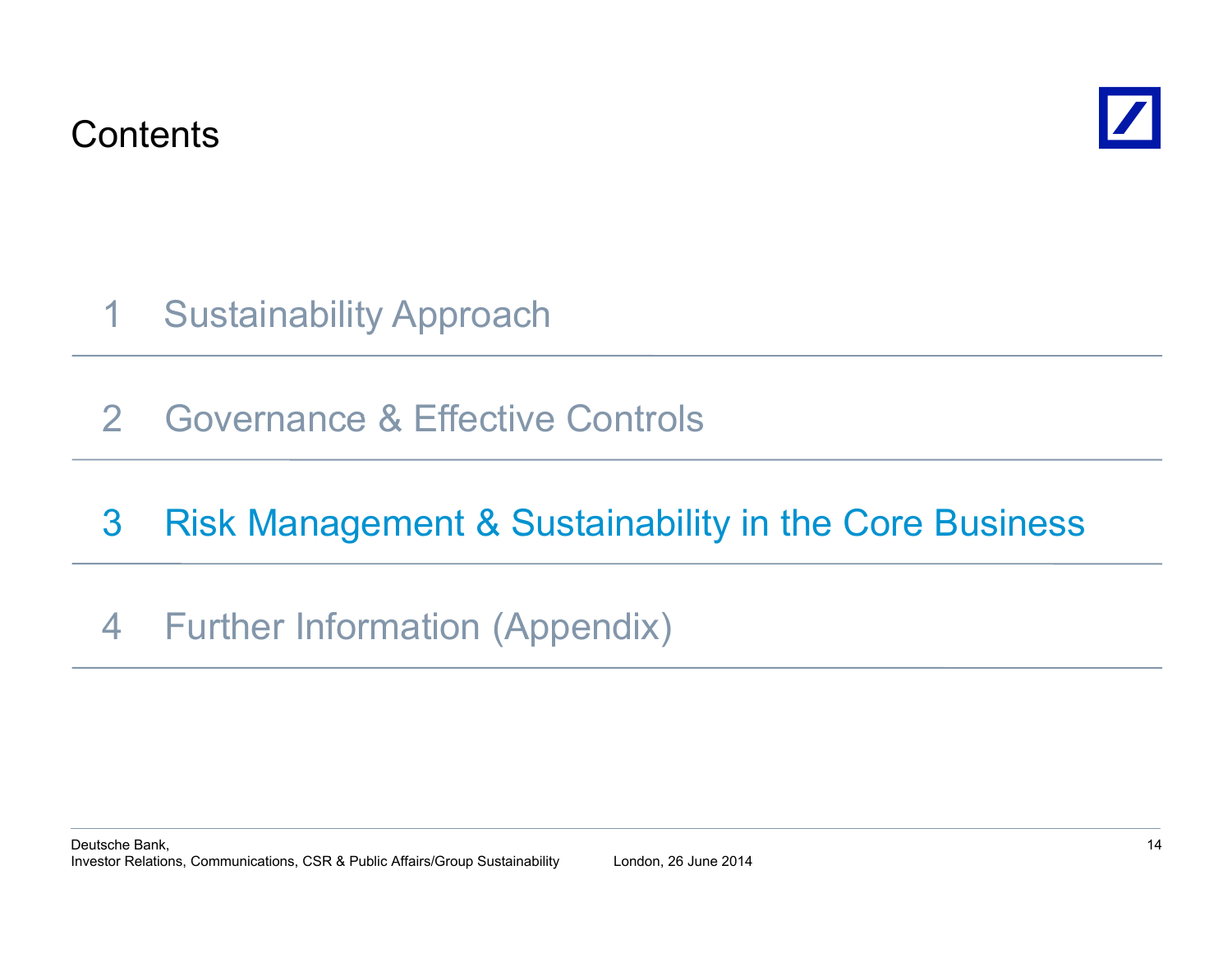### Managing reputational risks Risk escalation process



Operating responsibly means weighing the risks against the value created

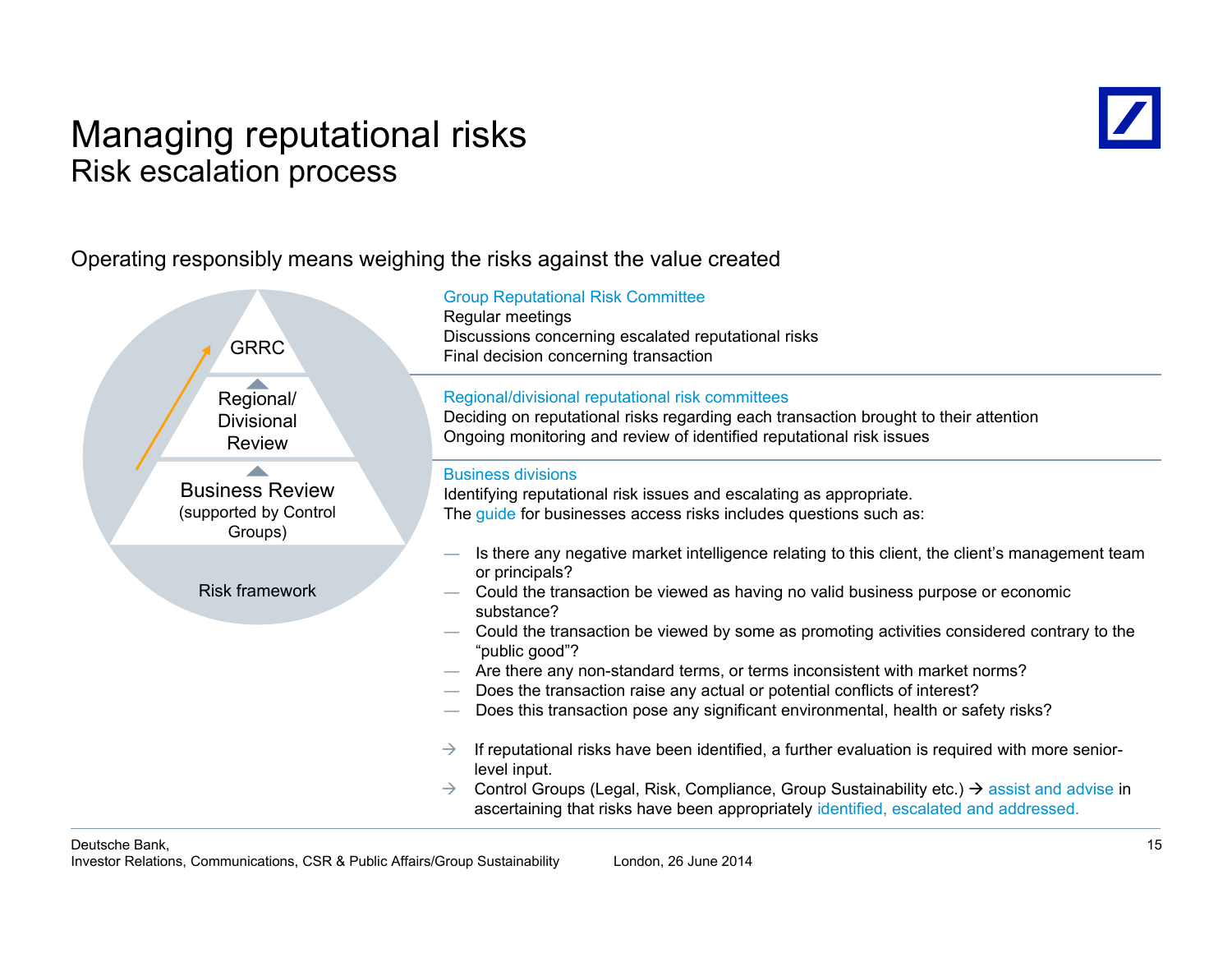### Environmental and Social Reputational Risk Framework Increased number of transactions reviewed



- The Environmental and Social Reputational Risk Framework (ES Risk Framework) requires environmental and social due diligence
- Set of Environmental and Social Impact Assessment Guidelines help business units to identify ES risks.
- Special attention to controversial sectors (i.e. extractive industry, utilities, agriculture, and defense).
- In 2013, the number of transactions reviewed under the ES Risk Framework increased by a further 78% as compared to 2012.

 $\rightarrow$ Increased awareness of these risks within business units



Deutsche Bank,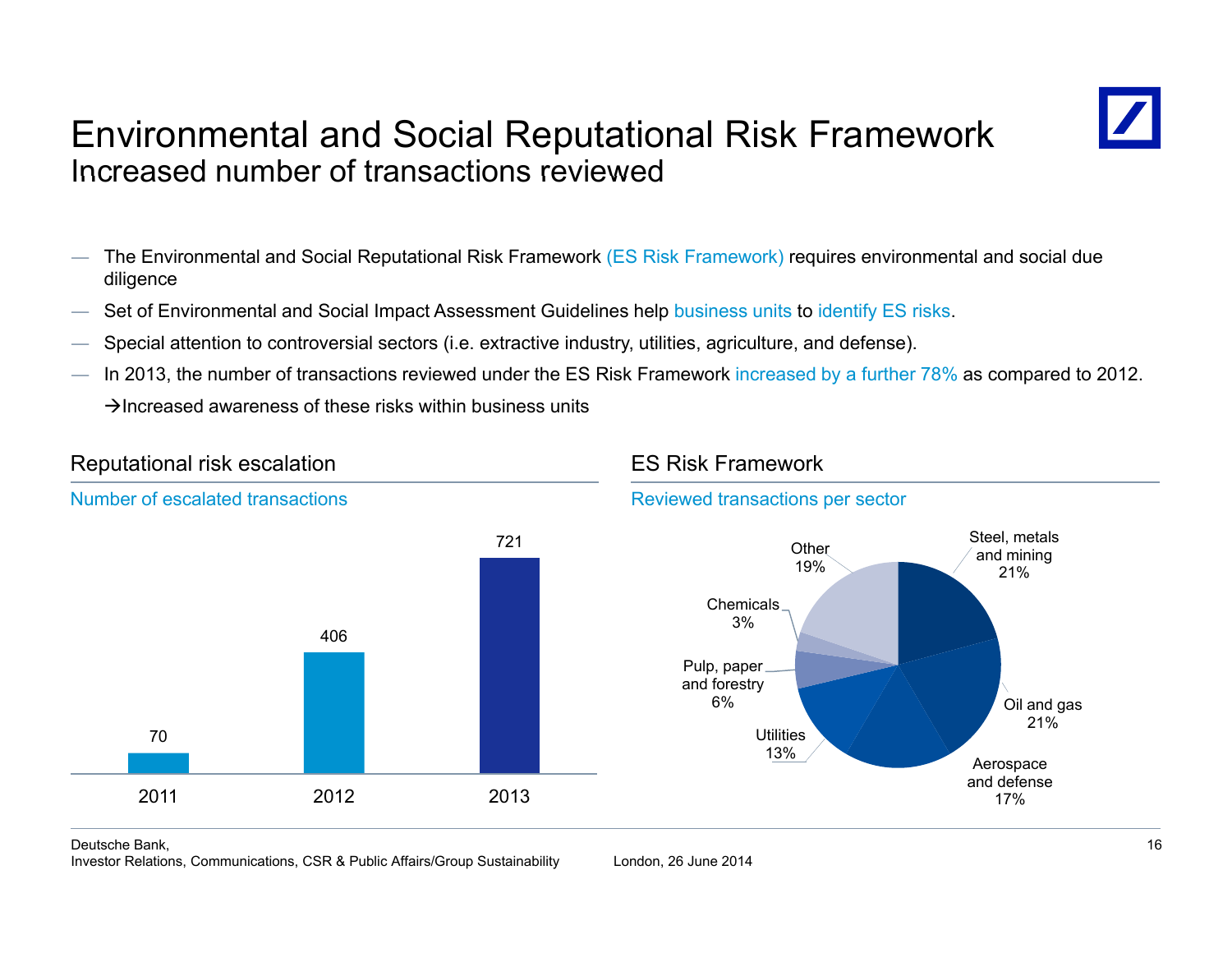

### Environmental and Social Reputational Risk Framework Key positions on sensitive topics

| <b>Cluster munitions</b> |  | Group Policy on Cluster Munitions put into practice in 2012.<br>Policy prohibits business with conglomerates that manufacture or distribute cluster munitions,<br>including key components, banned under the Oslo Convention on Cluster Munitions.                                                                         |
|--------------------------|--|----------------------------------------------------------------------------------------------------------------------------------------------------------------------------------------------------------------------------------------------------------------------------------------------------------------------------|
| <b>Commodities</b>       |  | Dialogue with stakeholders about perceived link between investment in financial products, rising food<br>prices and hunger.<br>After evaluating numerous studies on the matter, DB's Management Board decided to<br>continue to offer investor products based on agricultural staples.                                     |
| Palm oil                 |  | Illegal logging and destruction of natural forest associated with palm oil production remain an issue of<br>public concern.<br>DB introduced a principle-based guidance paper for transactions with palm oil-related clients.                                                                                              |
| <b>Nuclear power</b>     |  | Nuclear power = important low-carbon transitional energy source $\rightarrow$ DB will continue to support<br>transactions in the nuclear sector, but apply strict criteria.<br>Internal guideline defines country- and project-specific criteria that must be considered before<br>transaction approval.                   |
| Human rights             |  | Human rights considerations are integrated in the due diligence processes required by the ES Risk<br>Framework.<br>DB joined a combined initiative with other banks to develop a guidance for the implementation of<br>Ruggie's "Protect, Respect and Remedy' Framework for Business and Human Rights" (The Thun<br>Group) |
| <b>Hydro power</b>       |  | Potential adverse environmental and social impacts evaluated through ES Risk Framework.<br>Check project background, developers and financial institutions involved to ensure appropriate<br>sustainability standards are in place.                                                                                        |
| Fracking                 |  | Potentially high negative environmental impact. Despite low activities in Germany and the EU, high<br>public concerns. Group Reputations Risk Committee decision: Intense due diligence process for<br>companies involved in fracking.                                                                                     |
|                          |  |                                                                                                                                                                                                                                                                                                                            |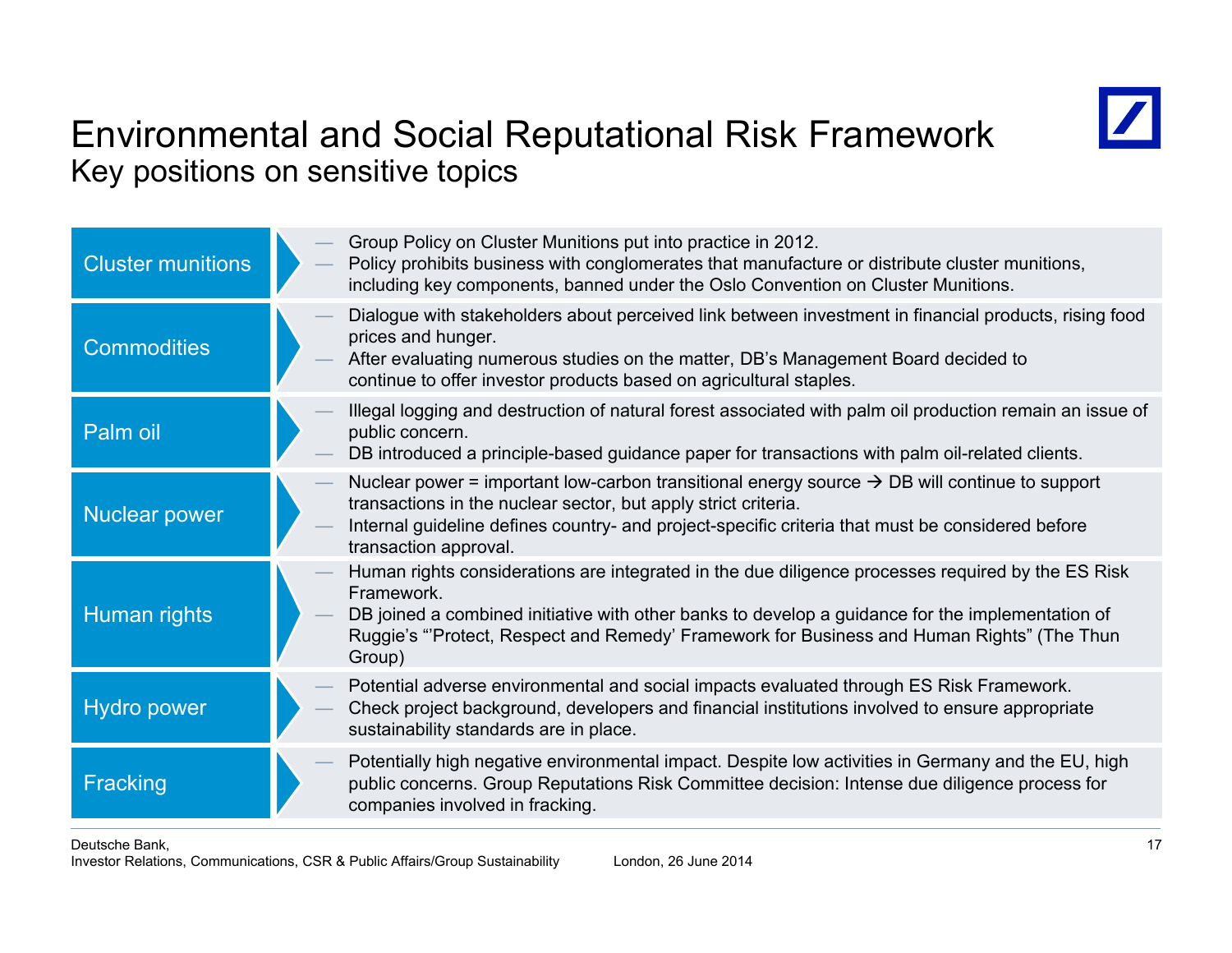### Environmental and Social Reputational Risk Framework Implementation in core business



May 2014: campaign by several NGOs asserts that Deutsche Bank is most likely to finance expansion at Abbot Point due to an alleged financing of a prior expansion.

Facts:

- Deutsche Bank's only involvement with Abbot Point was as one of three banks that helped the leaseholder to refinance their lease on the 30-year-old terminal owned and previously operated by the Queensland government in 2013.
- Deutsche Bank's Environmental and Social Reputational Risk Framework (ES Framework) requires environmental and social due diligence as an integral part of the approval process for doing business.  $\rightarrow$  This process needs to be followed also for transactions in the extractive industry and infrastructure. It employs sector-specific guidelines that also help identify appropriate mitigation actions where possible.
- A Deutsche Bank policy regulates the procedures for transactions in connection with activities in or near World Heritage Sites.
	- According to this policy, Deutsche Bank does not support activities unless there is consensus between the government and UNESCO that the planned activities do not place the outstanding universal value of the site at risk.



Note: NGO add at Financial Times, May 20 2014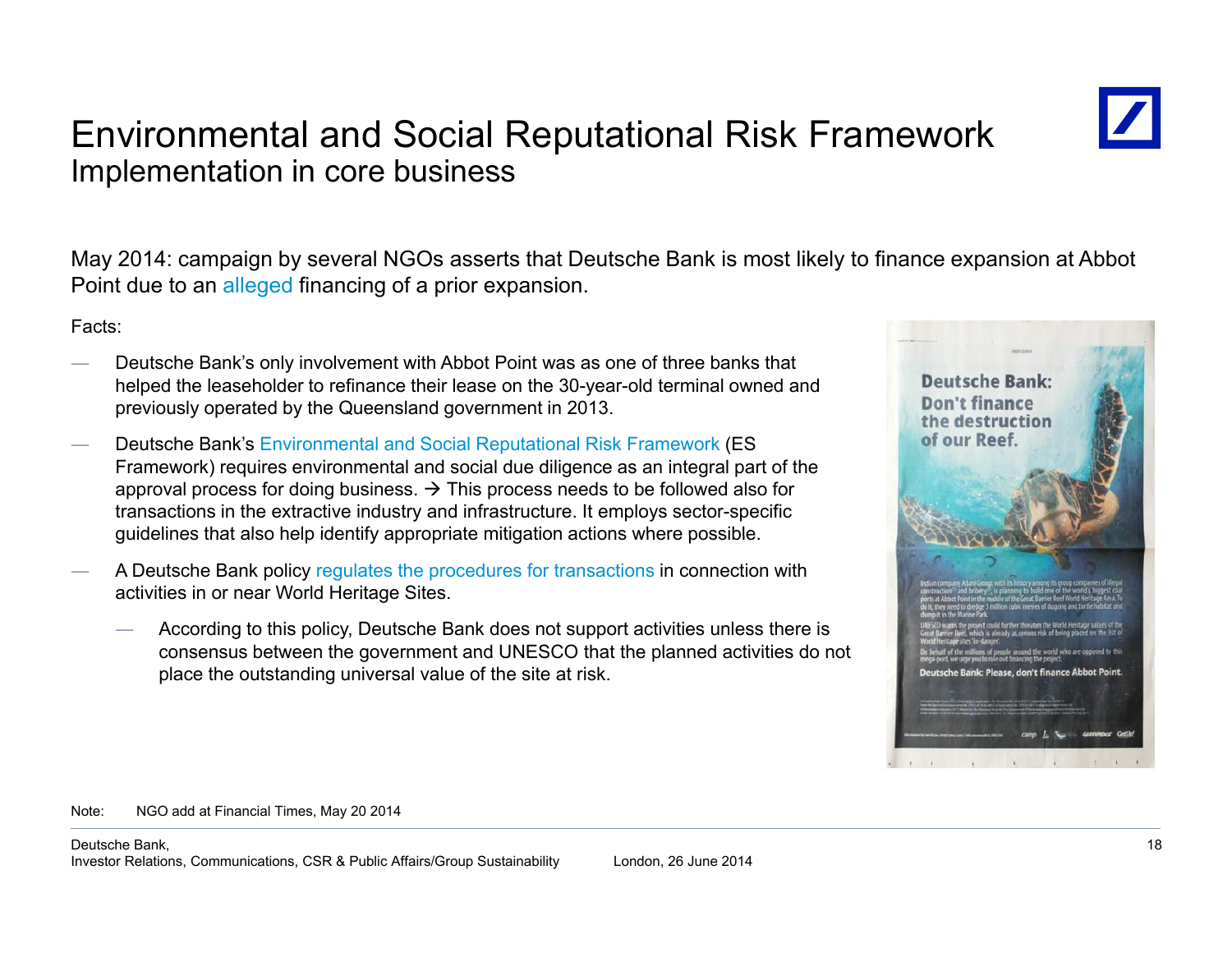### Managing assets for our clients Establishing an ESG strategy



- Establishment of ESG Head Office in DeAWM in 2013
- Responsible for coordination, development and strengthening of ESG investment capabilities across the platform
- Implementation of a new ESG strategy
- Strategy defined by three pillars:
	- I. Bisk Management  $\rightarrow$  produce in-depth ESG research to support investment decisions and to reduce investment and business risks.
	- II. Governance
- $\rightarrow$  roll out consistent ESG policies and procedures for all asset and wealth management to ensure that all employees are aware of available information and comply with processes.
- III. Value creation $\rightarrow$  identify existing product gaps and develop new, responsible products and services.

### **ESG research process**

- ESG research partners provide data and detailed reports on more than 4000 listed companies and 130 countries
- A specialist research firm provides carbon-specific data on approx. 2500 companies worldwide
- $-$  Access to ESG rating and CO<sub>2</sub> data for all equity and bond analysts and portfolio managers through internal investment portal

### ESG research process ESG assets under management



Deutsche Bank managed and advised on EUR 5.1 bn assets focused on ESG criteria and themes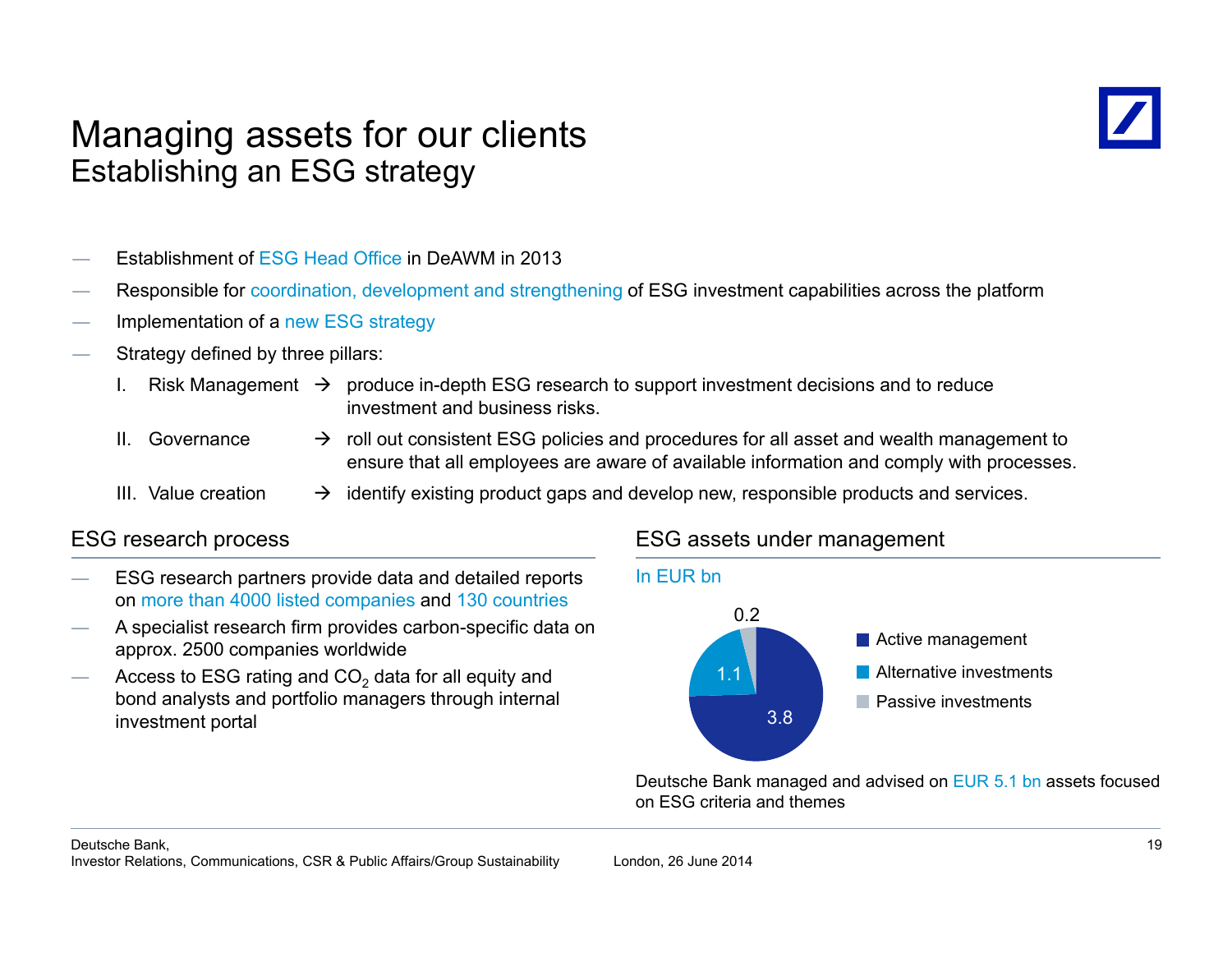### Business with retail clients (1) Advising clients responsibly

*DB Group Mission Statement Essentials*

*PBC Common* 



… are the nucleus of the PBC Product Code

*+*

- ― We create long-term value in PBC for our clients and our company.
- Our clients can rely on our products to comply with our ethical principles. Responsible advisory to us means that we only offer such products. For this reason, our products are continuously being reviewed.
- We are a trusted partner for our clients and society.
- are basis for the PBC Product Principles:
	- ― Our products are part of the real economy.
	- Our products serve the individual, without
	- Our products are transparent and understandable.
	- $-$  As a result, our products create benefits.
- $\rightarrow$  $\rightarrow$  We will not actively offer and provide advice on products that do not fulfill these principles.

Exclusion criteria for active product offering in…

- Speculating on the scarcity of food commodities or short-term bottlenecks in commodities
- Wagers on death, illness, invalidity or insolvency
- Production and sales of nuclear weapons, cluster munitions and land mines
- Fostering or use of child labor
- Criminal activities (e.g. drugs, money laundering, corruption)
- Violations of human rights

Sure products serve the marriagally marced and General understanding leads to focused approach regarding changing harming the general public. environment…

> PBC currently applies product principles to all investment, credit and pension planning products. In the future, the Product Principles should apply to all product categories and also become the basis for advisory and service standards.

**Investments** 

 Credit Products Old Age Provisions Deposits & Payments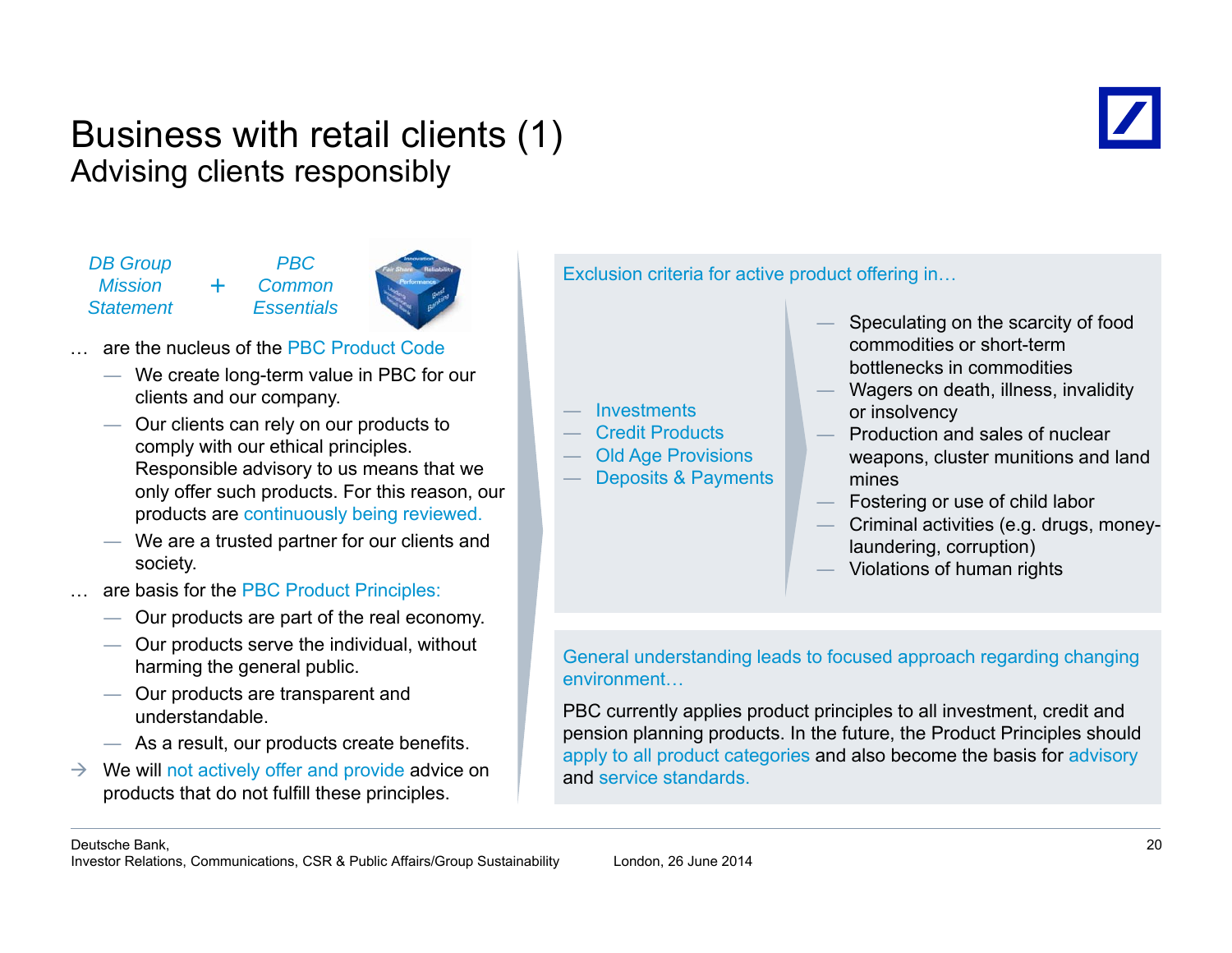### Business with retail clients (2) Measuring performance for clients



- Creating value for clients as well as shareholders is essential to responsible banking
	- $\rightarrow$  This is at the core of the FairShare™ principle
- Anchored in private and business client division since 2012
- The FairShare™ principle reflects the culmination of developments since 2008 to foster a client-centric approach. Developments include:
	- ― transparent product information sheets
	- ― software to help sales staff meet our quality standards and
	- ― a broader Responsible Banking Initiative.

In 2013, introduction of new key performance indicators (KPIs) to measure the value creation for our clients within the FairShare™ principle:

- Net new acquisition client volume: We measure the development of our performance-adjusted client volume. We believe that only satisfied clients will recommend us to others or expand their banking relationship with us.
- Client quality index:

We take into consideration the results of (I) client satisfaction surveys, (II) mystery shopping and (III) personal feedback from clients who are contacted by phone after an advisory meeting that resulted in a transaction.

Client performance:

We compare the development of client portfolios with results from model allocations, taking into consideration our clients' investment goals and risk appetite.

Around 410,000 clients participated in the client satisfaction survey 2013 The survey shows:

- Perception of services
- Client loyalty
	- $\rightarrow$  increase from 67.0 to 68.4 points
- Quality of advice
	- $\rightarrow$  increase from 68.7 to 70.7 int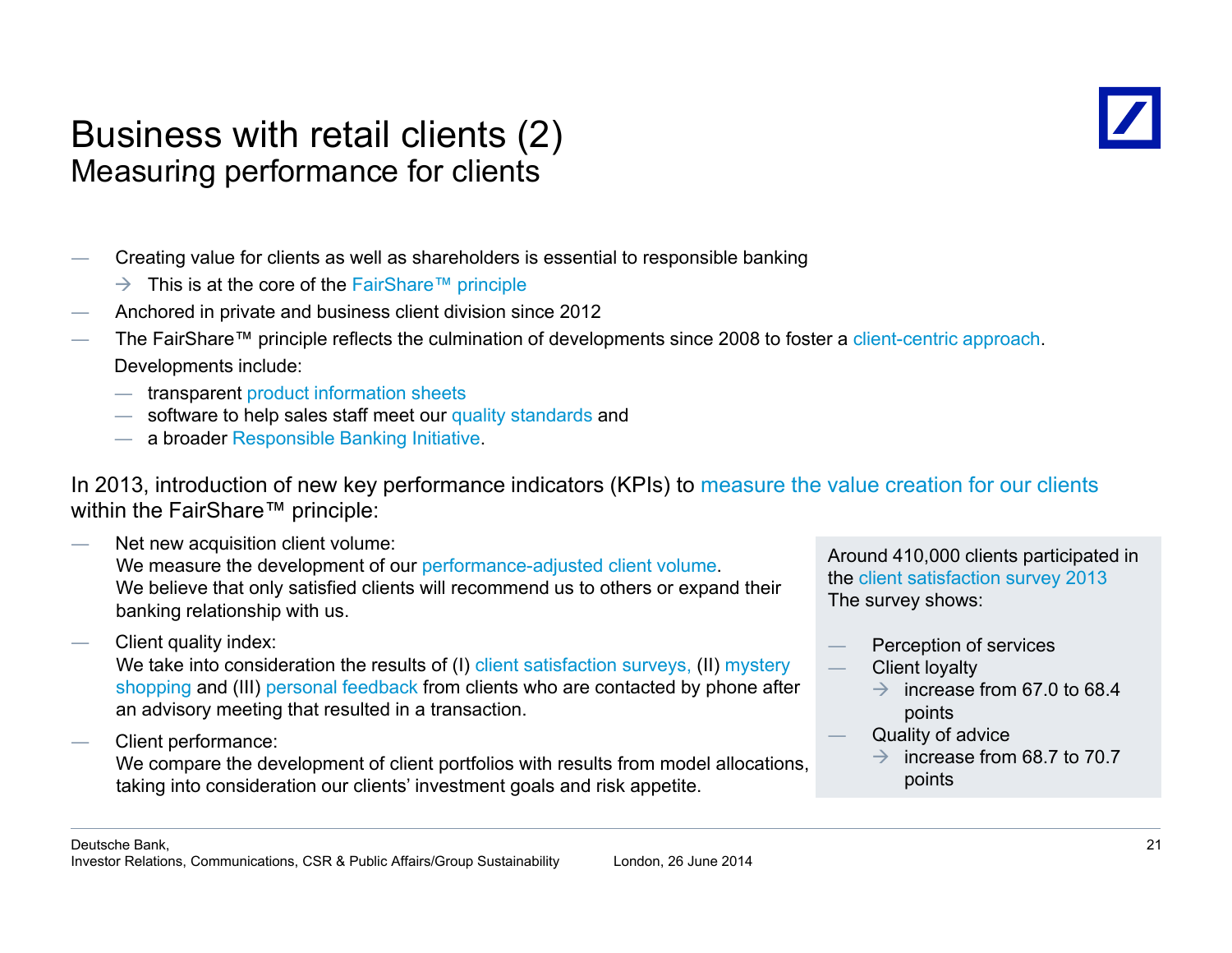**Contents** 



- Sustainability Approach 1
- 2Governance and Effective Controls
- 3**Risk Management & Sustainability in the Core Business** <sup>s</sup> <sup>a</sup> age <sup>e</sup> <sup>t</sup> Susta ab ty <sup>t</sup> <sup>e</sup> Co <sup>e</sup> us essFurther Information (Appendix)

# 4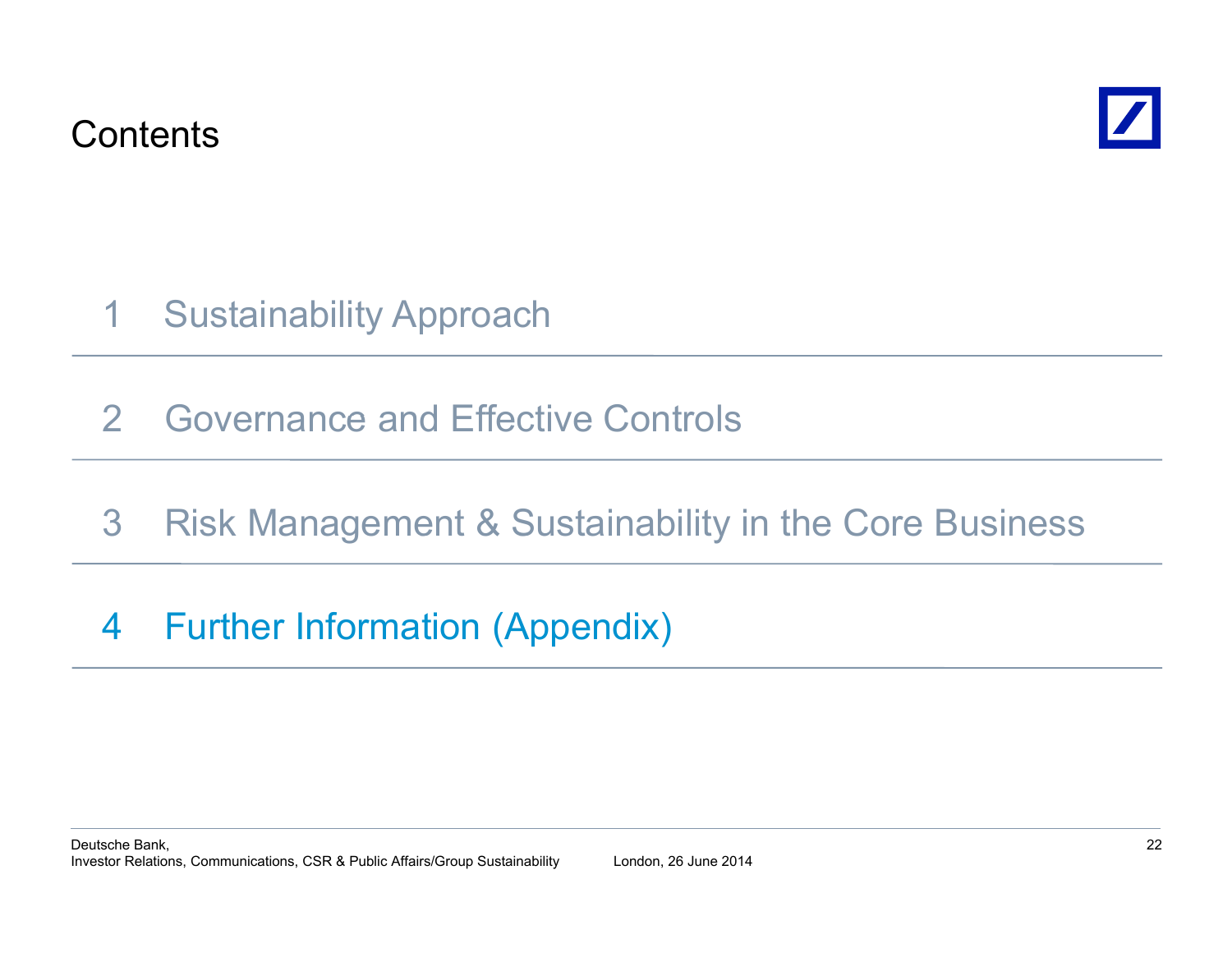### Sustainability in DB's business with corporations Fostering the transition to low-carbon growth

Investors, companies and governments are increasingly acting on environmental issues e.g. climate change.

- $-$  Set up of renewable energy targets & feed-in tariffs
- Over 40 national and 20 sub-national jurisdictions covering 20% of global emissions have either implemented /are considering mechanisms that price carbon emissions
- EU proposed changes to its carbon market as well as a 2030 emissions reduction target to address the oversupply in carbon allowances caused by the recession
	- $\rightarrow$  actions are not yet sufficient to reduce the risks of climate change
- $-$  lnvestors with nearly USD 3 tr AuM wrote to major oil and gas companies, citing concerns about the viability of current capital expenditure plans, potential stranded asset risk and risk exposure to the physical impacts of climate change $(1)$



#### Green Bonds

- Raise funds for projects that benefit the environment
- $-$  Fast-developing addition to the fixed income markets

#### Green Bond Principles

- Create a common, voluntary framework and standard disclosures and support transparency and integrity  $\rightarrow$  will help this market to develop
- Provide guidance to issuers on the necessary components for a Green Bond, including:
	- Project selection process
	- $-$  Use and management of proceeds
	- Reporting requirements

#### DB Involvement

- Supported the development of Green Bond Principles in 2013
- Lead manager for one of the first Green Bonds, supporting the EIB in raising CHF 350 m for renewable energy efficiency projects
- Joint bookrunner for Unibail-Rodamco, a European commercial property company, which raised a EUR 750 m, ten-year Green Bond
- $-$  Sole structuring agent and book runner for a USD 104 m PACE bond in California the first securitization of loans for residential energy
- (1) Climate Strategies, World Bank, European Commission, International Energy Agency and Ceres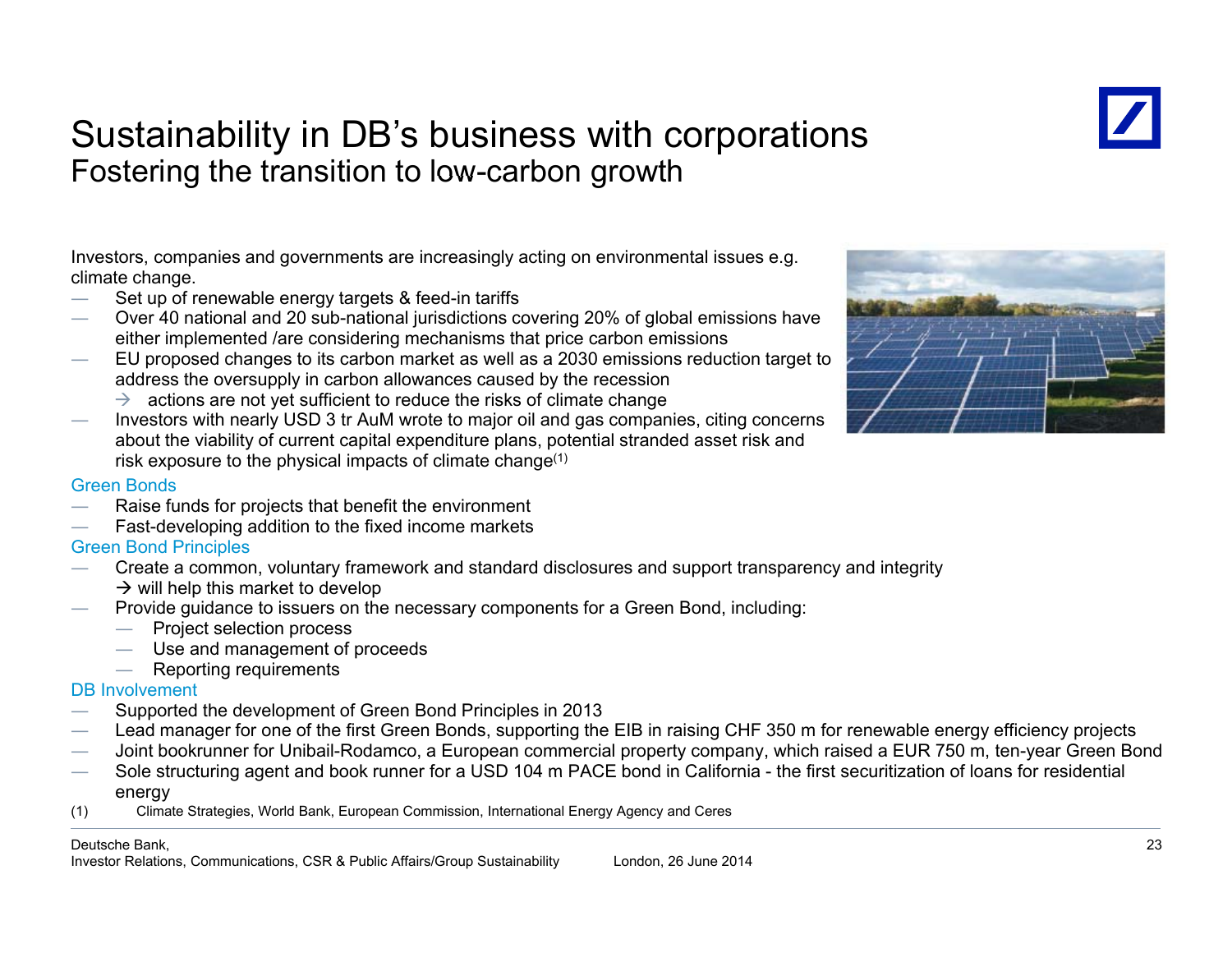### Sustainability in DB's business with corporations Green Bond Principles



The Green Bond Principles (GBP) …

- create a common, voluntar y framework and standard disclosures,
- create a common, voluntary tramework and standard disclosures,<br>— support transparency and integrity for investors in this rapidly growing market, and
- will help this market to develop
- currently focus on four types of bonds:

(I) Green Use of Proceeds Bond, (II) Green Use of Proceeds Revenue Bond, (III) Green Project Bond, (IV) Green Securitized Bond

The principles provide guidance to issuers on the necessary components for a Green Bond, including:

| 1. Use of proceeds                                                                                                                                                                                                                                                                                                                        | 2. Process for project<br>evaluation and selection                                                                                                                                                                  | 3. Management of proceeds                                                                                                                                                                                                                                                                  | 4. Reporting                                                                                                                                                                                                                                                                       |
|-------------------------------------------------------------------------------------------------------------------------------------------------------------------------------------------------------------------------------------------------------------------------------------------------------------------------------------------|---------------------------------------------------------------------------------------------------------------------------------------------------------------------------------------------------------------------|--------------------------------------------------------------------------------------------------------------------------------------------------------------------------------------------------------------------------------------------------------------------------------------------|------------------------------------------------------------------------------------------------------------------------------------------------------------------------------------------------------------------------------------------------------------------------------------|
| The issuer should declare the<br>eligible Green Project categories<br>The GBP recognize several<br>categories of potential eligible<br>Green Projects e.g.<br>Renewable energy,<br>Sustainable waste mgmt,<br>Clean transportation,<br>Biodiversity conservation<br>Sustainable land use (incl.<br>sustainable forestry &<br>agriculture) | The issuer should outline the<br>investment decision-making<br>process it follows to determine<br>the eligibility of an individual<br>investment within the issuers'<br>stated eligible Green Project<br>categories | The net proceeds of Green<br>Bonds should be moved to a<br>sub-portfolio<br>or tracked by the issuer and<br>attested to by a formal internal<br>process<br>The management process to be<br>followed by the issuer for<br>tracking the proceeds should be<br>clearly and publicly disclosed | Annually (or semi-annually)<br>reporting on the specific<br>investments made from Green<br>Bond proceeds<br>Via newsletter, Website or filed<br>financial reports<br>Additionally: Reporting on the<br>Use of Proceeds and the eligible<br>investments for unallocated<br>proceeds |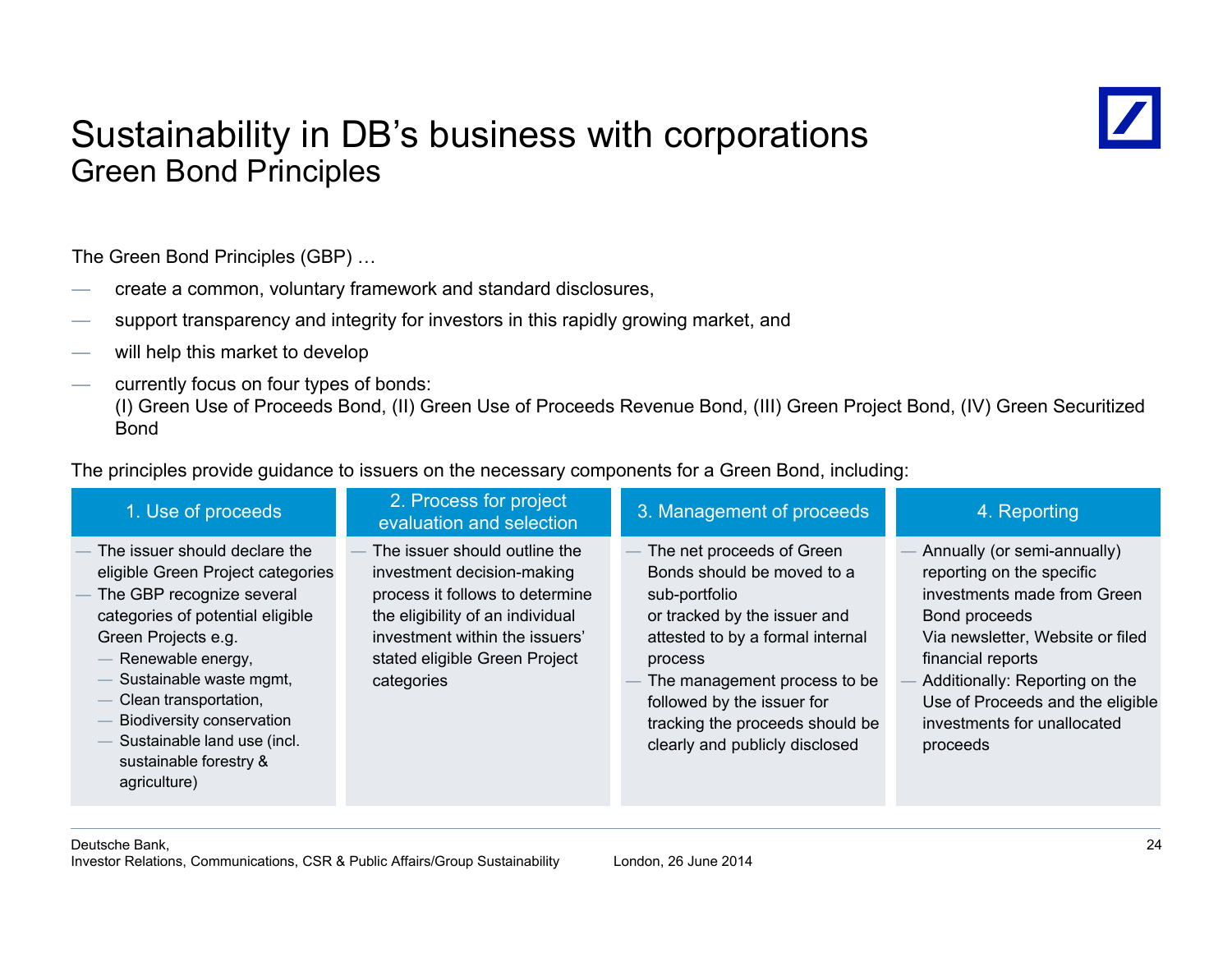### Sustainability in DB's business with corporations Selected renewable energy and clean technology deals and transactions

#### Corporate & Investment Bank

| Volume, in EUR m                                        | 2011  | 2012  | 2013  |
|---------------------------------------------------------|-------|-------|-------|
| Public Merger & Acquisition transactions <sup>(1)</sup> | 5.435 | 2,200 |       |
| Equity and debt issuances                               | 2,290 | 231   | 5,512 |
| Project Finance <sup>(1)</sup>                          | 2,117 | 1,916 | 2,595 |

The volume of renewable energy and clean-tech deals reported is strongly affected by the number of confidential deals (which ar e excluded from the reported numbers), sector activity.

#### **Examples**

- Advisory Siemens' EUR 2.5 bn initial public offering (IPO) spin-off of its lighting company subsidiary Osram the first major German spin-off transaction since 2005 that will facilitate Osram's and the lighting industry's transformation to energy efficient LEDs. Deutsche Bank role: lead financial advisor
- Equity issues A USD 250 m follow-on offering for the US solar technology company SunEdison. Deutsche Bank role: left bookrunner2<sup>nd</sup> largest clean energy equity and debt public markets book runner 2013 – Clean Energy Pipeline

Debt issuesA USD 1.2 bn convertible senior notes offering, raising 35% of the company's market capitalization, facilitated by a USD 320 million bridge financing. Deutsche Bank role: lead bookrunner and advisor

Project finance A £ 55 m in senior loan facility for an innovative biomass-powered combined heat and power plant in London, UK. Deutsche Bank role: mandated lead arranger, sole underwriter, security and facility agent, hedge counterparty, account bank and letter of credit issuing bank Renewable Energy Mandated Lead Arranger of the Year – Infrastructure Journal

(1) Excluding undisclosed transactions and secondary deals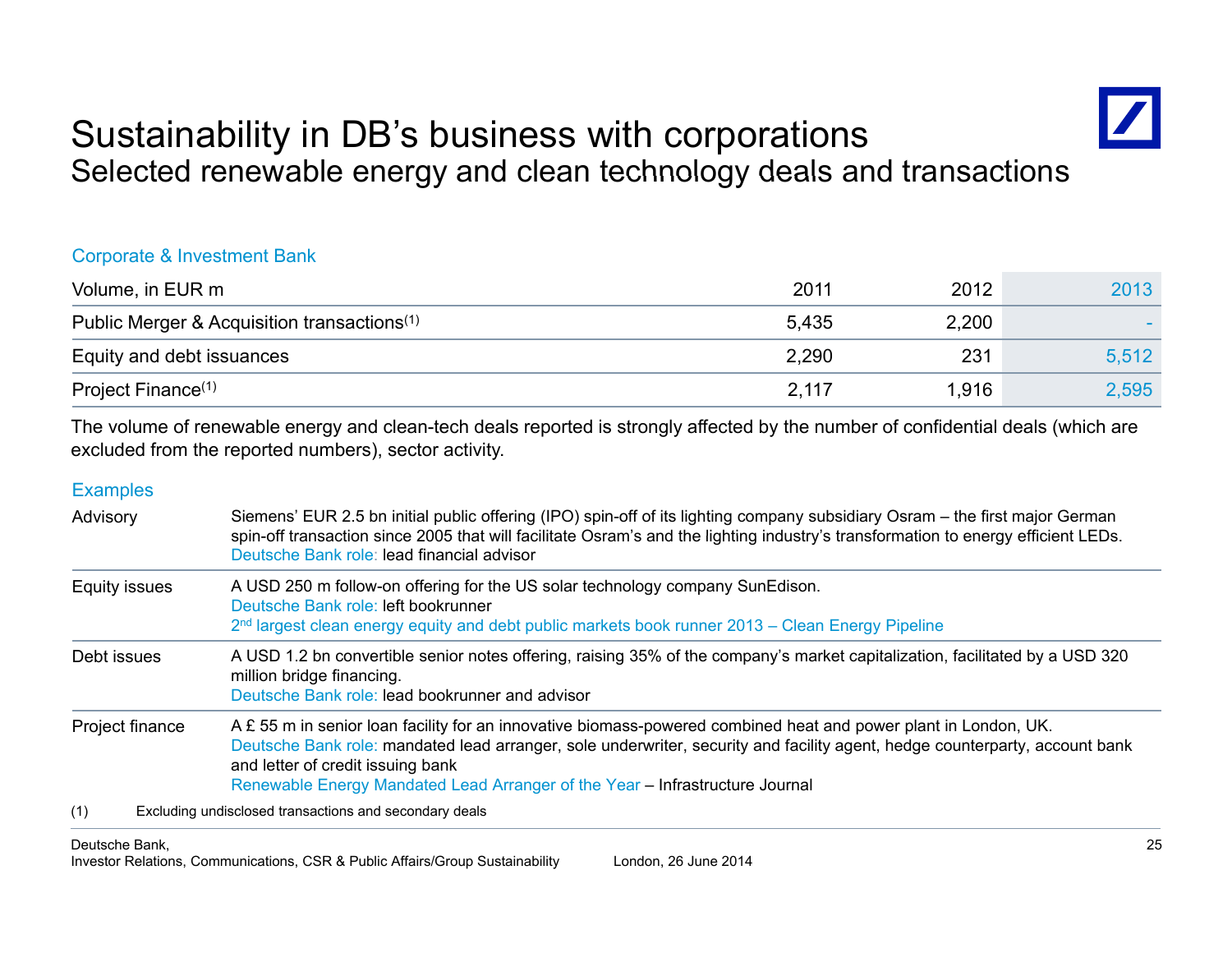### Banking services for individuals and businesses Sustainable products



#### Selected sustainable products

| In $EUR$ m                                                                                                    | 2013  | 2012  | 2011  |
|---------------------------------------------------------------------------------------------------------------|-------|-------|-------|
| KfW loans granted to private and business clients in Germany                                                  | 623.0 | 578.5 | 624.6 |
| KfW green loans granted to private clients in Germany                                                         | 501.0 | 470.0 | 507.8 |
| Green loans granted to private and business clients in Europe (excl. Germany)                                 | 146.0 | 178.5 | 132.0 |
| Volumes in sustainable investment funds in private and business clients<br>accounts in Germany                | 319.0 | 320.0 | 353.0 |
| Volumes in sustainable investment funds in private and business clients<br>accounts in Europe (excl. Germany) | 69.0  | 130.0 | 144.0 |

#### Access to banking services:

— In 2013, 66.3% of Deutsche Bank branches offer barrier free access. 3,984 ATMs feature Braille<br>Student loans:

- Help finance a university degree and enable young people to attain a good education
- Performance bonus for high results on exams lowers interest rate for loan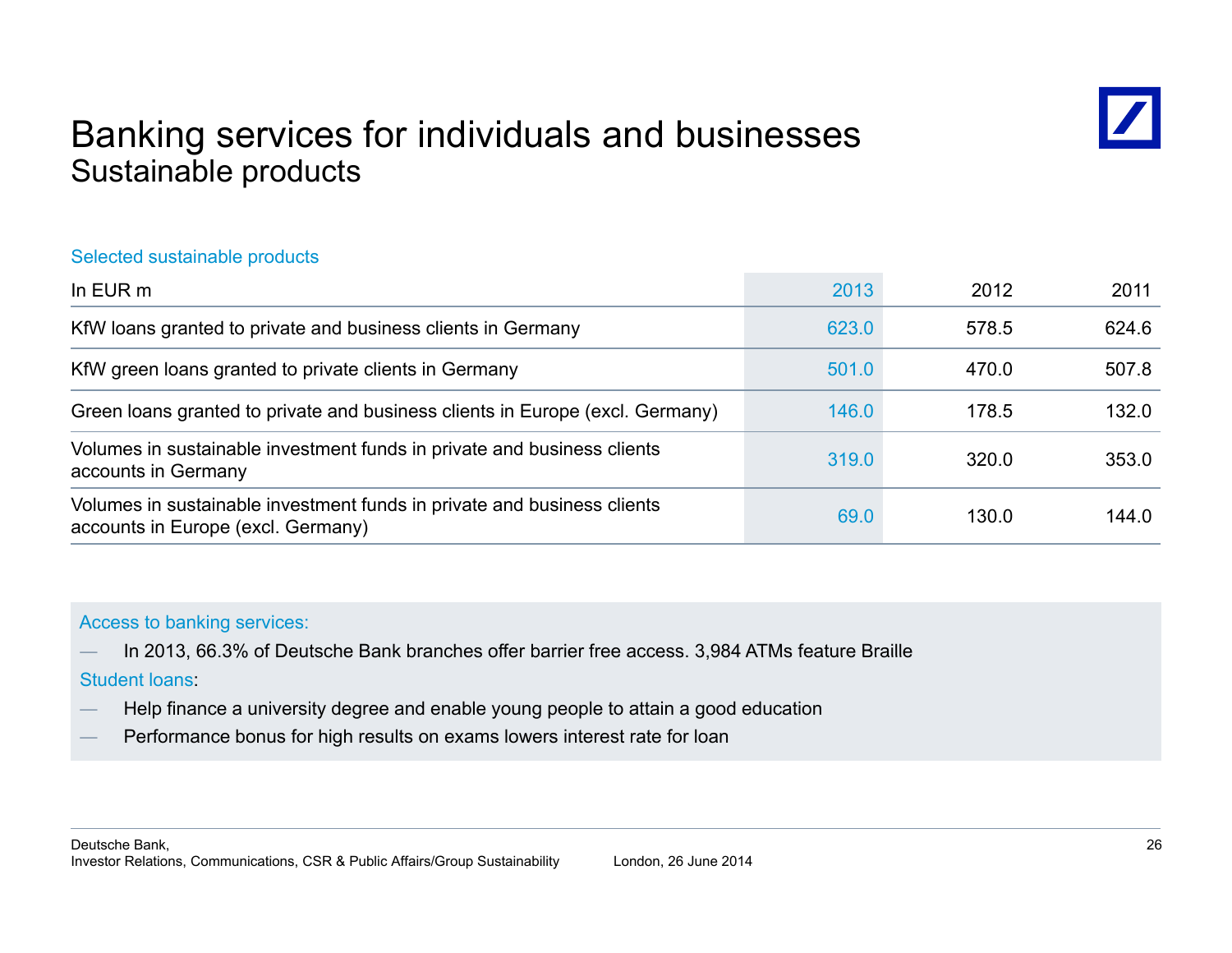### Deutsche Bank's ESG-assets under management Global growth



- Individuals and institutions increasingly view environmental, social and governance risks and opportunities as significant for long term returns.
- Assets invested according to ESG strategies have continued to grow faster than the overall market.
- Globally, the ESG market accounts for nearly USD14 trillion
	- $\rightarrow$  One fifth of all professionally managed assets incorporate ESG factors
	- $\rightarrow$  Of these assets, 89% are comprised of institutional assets
	- $\rightarrow$  Retail assets make up for the remaining 11%<sup>(1)</sup>

#### Deutsche Bank: ESG assets under management

| Volume in EUR m                                                                                                                                                      | 2011  | 2012          | 2013  |
|----------------------------------------------------------------------------------------------------------------------------------------------------------------------|-------|---------------|-------|
| Active management<br>Retail and institutional investments, incl. best-in-class funds and themed funds<br>as well as wealth management                                | 2,843 | 3,413         | 3,787 |
| <b>Passive investments</b><br>Exchange traded funds in accordance with ESG criteria                                                                                  | 31    | 32            | 163   |
| <b>Alternative investments</b><br>Impact investing, including funds with environmental or social objectives that<br>are sponsored by governments and/or institutions | 110   | $1.017^{(2)}$ | 1,128 |
| Total                                                                                                                                                                | 2,984 | 4,462         | 5,078 |

 $\rightarrow$ Deutsche Asset & Wealth Management (DeAWM) managed assets with a volume of EUR 923 bn (as of December 31, 2013).

(1) Global Sustainable Investment Review 2012, GISA

(2) Due to a change in basis of calculation, data has been revised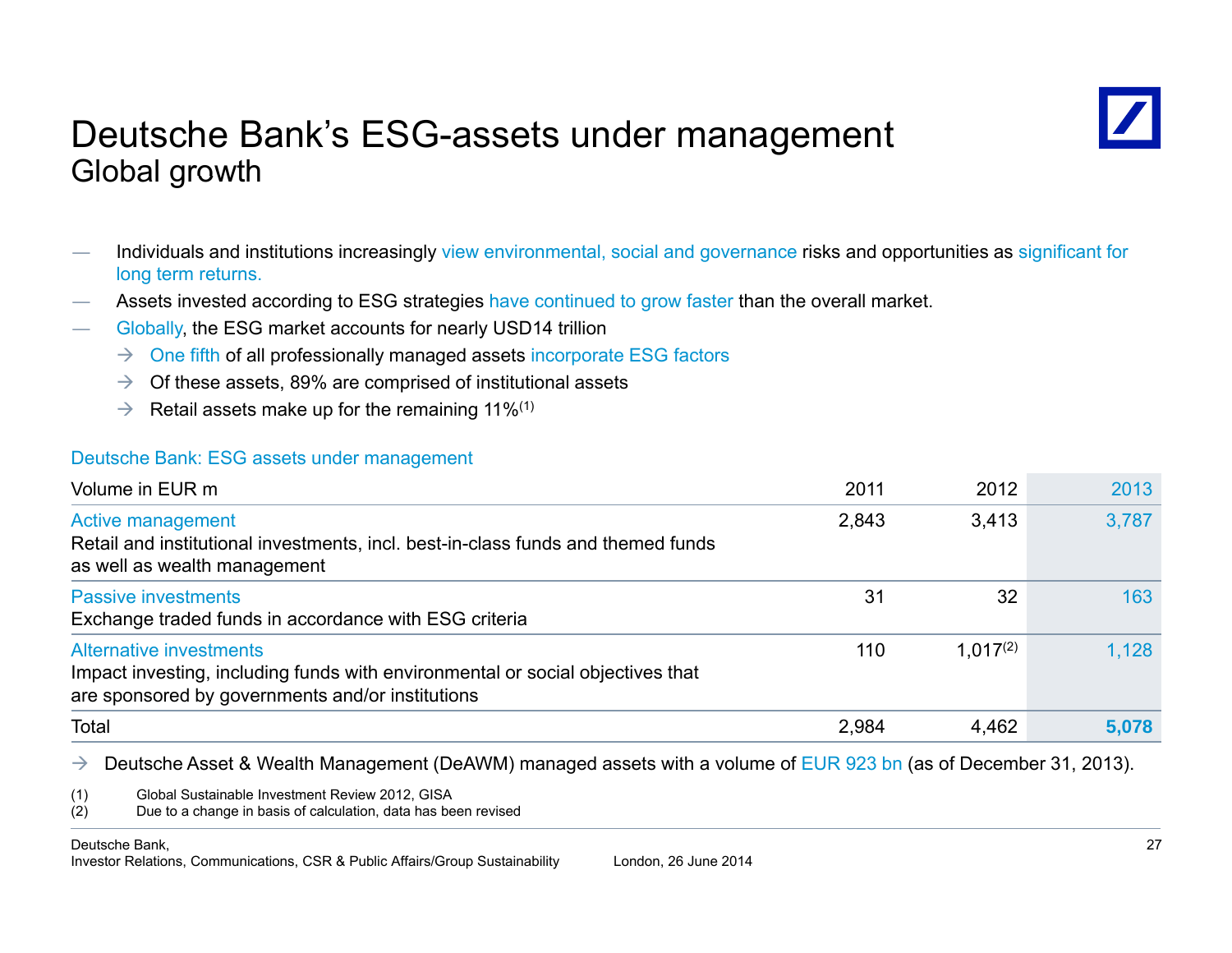### Alternative investments



Responding to public tenders from governments and international agencies, Deutsche Bank has jointly structured and invested in funds with specific environmental and social objectives and acts as investment manager:

| www.eeef.lu                                                    | The European Energy Efficiency Fund (EEEF) manages assets of EUR 265 m.<br>It is funded by the European Commission, the European Investment Bank (EIB) and the Italian credit<br>institution Cassa Depositi e Prestiti.<br>The fund primarily makes capital available for municipal projects in Europe that are aimed at expanding a<br>sustainable energy supply.                                                                                                                                                                                                                                                                             |
|----------------------------------------------------------------|------------------------------------------------------------------------------------------------------------------------------------------------------------------------------------------------------------------------------------------------------------------------------------------------------------------------------------------------------------------------------------------------------------------------------------------------------------------------------------------------------------------------------------------------------------------------------------------------------------------------------------------------|
| Africa Agriculture ar<br>Trade Investment Fund<br>www.aatif.lu | The Africa Agriculture and Trade Investment Fund (AATIF) is a public-private partnership set up to increase<br>the productivity of the agricultural sector in Africa. It manages assets of USD 141 m.<br>Objectives: boost incomes in the agricultural sector, increase food security and improve the competitiveness<br>of local companies. $\rightarrow$ Low-income countries are largely still exporters of raw materials rather than creating<br>value at a local level.<br>AATIF was founded by the KfW Development Bank and Deutsche Bank on behalf of the Federal Ministry of<br>Economic Co-operation and Development (BMZ) of Germany |
| <b>GLOBAL CLIMATE</b><br>PARTNERSHIP FUND<br>www.gcpf.lu       | The Global Climate Partnership Fund (GCPF) manages assets in the amount of USD 362 m.<br>It provides financing for projects in the renewable energy sector. Furthermore, local banks obtain capital for<br>investments in climate-relevant projects in developing and emerging countries such as Vietnam, the<br>Ukraine, Turkey, South Africa, Brazil and Ecuador.<br>The GCPF is funded by the governments of Denmark and Germany, the KfW Development Bank, the<br>International Finance Cooperation (IFC) as well as the Austrian development bank.                                                                                        |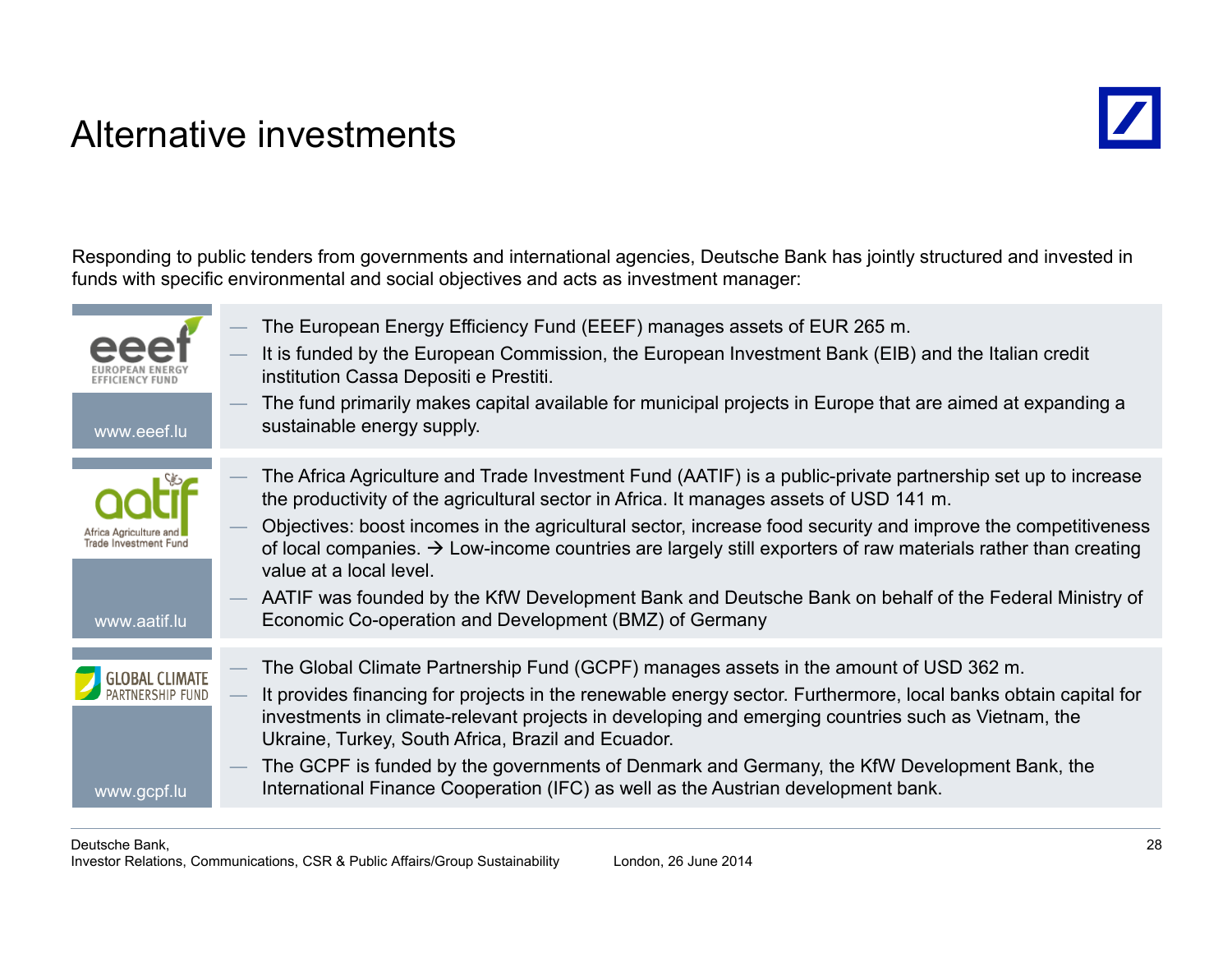### Achieving carbon neutrality



Deutsche Bank achieved its target to make operations carbon neutral by the end of 2012.

- Deutsche Bank maintained carbon neutrality for its operations in 2013.
- Invested in energy efficiency projects to reduce energy use and purchased and generated renewable electricity.
- Bought and retired high-grade offset certificates (CERs) to offset our inevitable residual emissions.
- The Board confirmed the goal of maintaining carbon neutrality in the future.



#### Deutsche Bank's path to carbon neutralit y

#### Our climate change activities earned Deutsche Bank a place as one of 57 companies worldwide in the Climate Performance Leadership Index.

(1) Reduction objective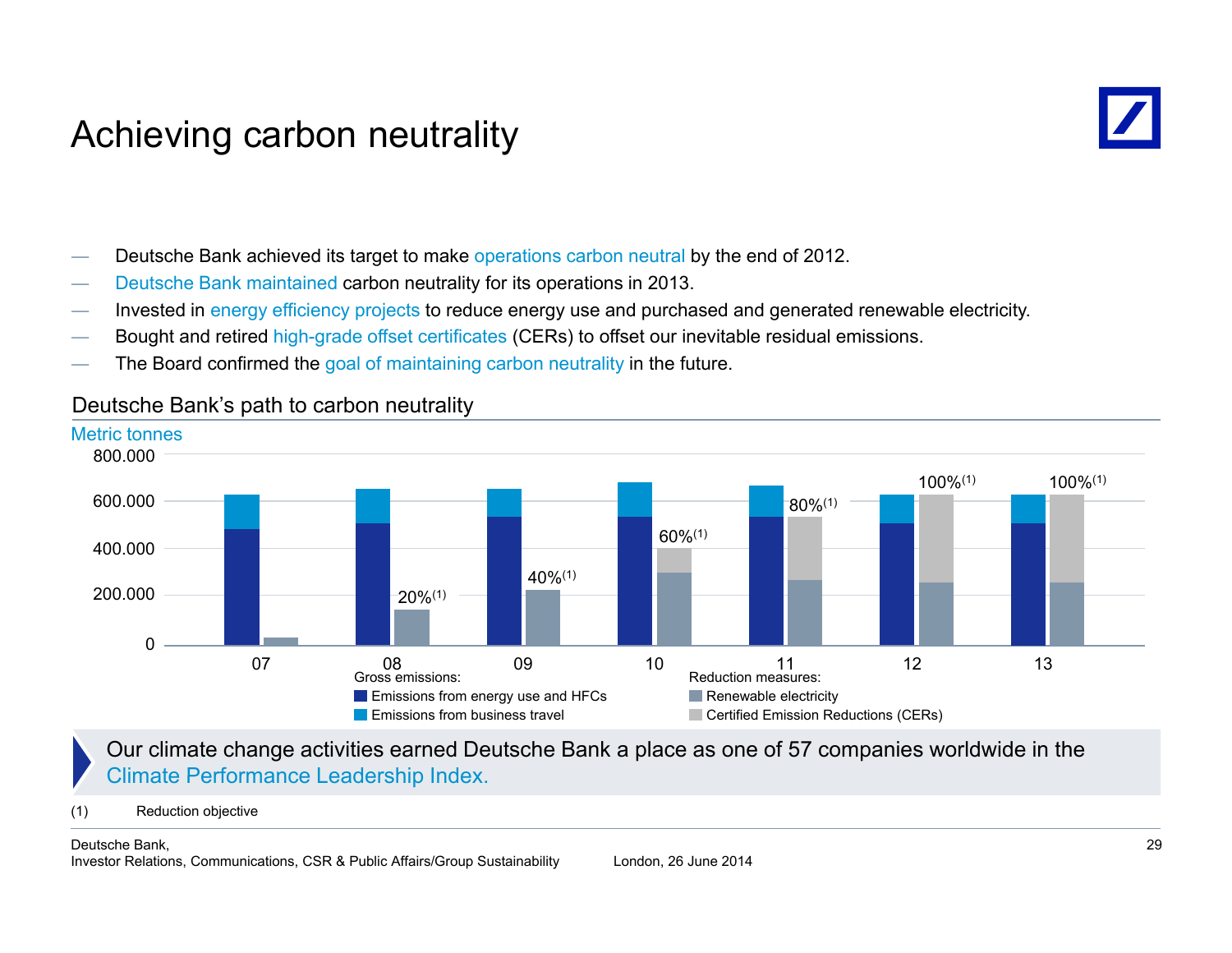### Increasing eco-efficiency



| Green<br><b>buildings</b> | Intent to gain Leadership in Energy and Environmental Design (LEED) certification for all the Bank's<br>major buildings.<br>$\rightarrow$<br>37 buildings within the bank's portfolio are LEED-certified<br>Green lease program ensures buildings comply with sustainability standards even if we do not own or<br>operate the space; DB has 23 leases covering almost 143,300 m <sup>2</sup> .                |
|---------------------------|----------------------------------------------------------------------------------------------------------------------------------------------------------------------------------------------------------------------------------------------------------------------------------------------------------------------------------------------------------------------------------------------------------------|
| <b>Green IT</b>           | DB New Workplace has saved nearly 75% of energy per headcount in locations where it has been<br>deployed - total of almost 22,000 workplaces saving 4.5 million kWh per annum.<br>Major technology investments and threefold increase in video conferencing $\rightarrow$ Bank's total flight volumes<br>have remained steady for the last few years despite an increase in international business activities. |
| <b>Supply chain</b>       | Group-wide policies, including the Global Procurement Policy, outline environmental, social and ethical<br>criteria for products and suppliers.<br>Vendor's Code of Conduct includes sustainability requirements, reducing hazardous substances and the<br>negative environmental effects of production, as well as compliance with fundamental human rights and<br>labor law.                                 |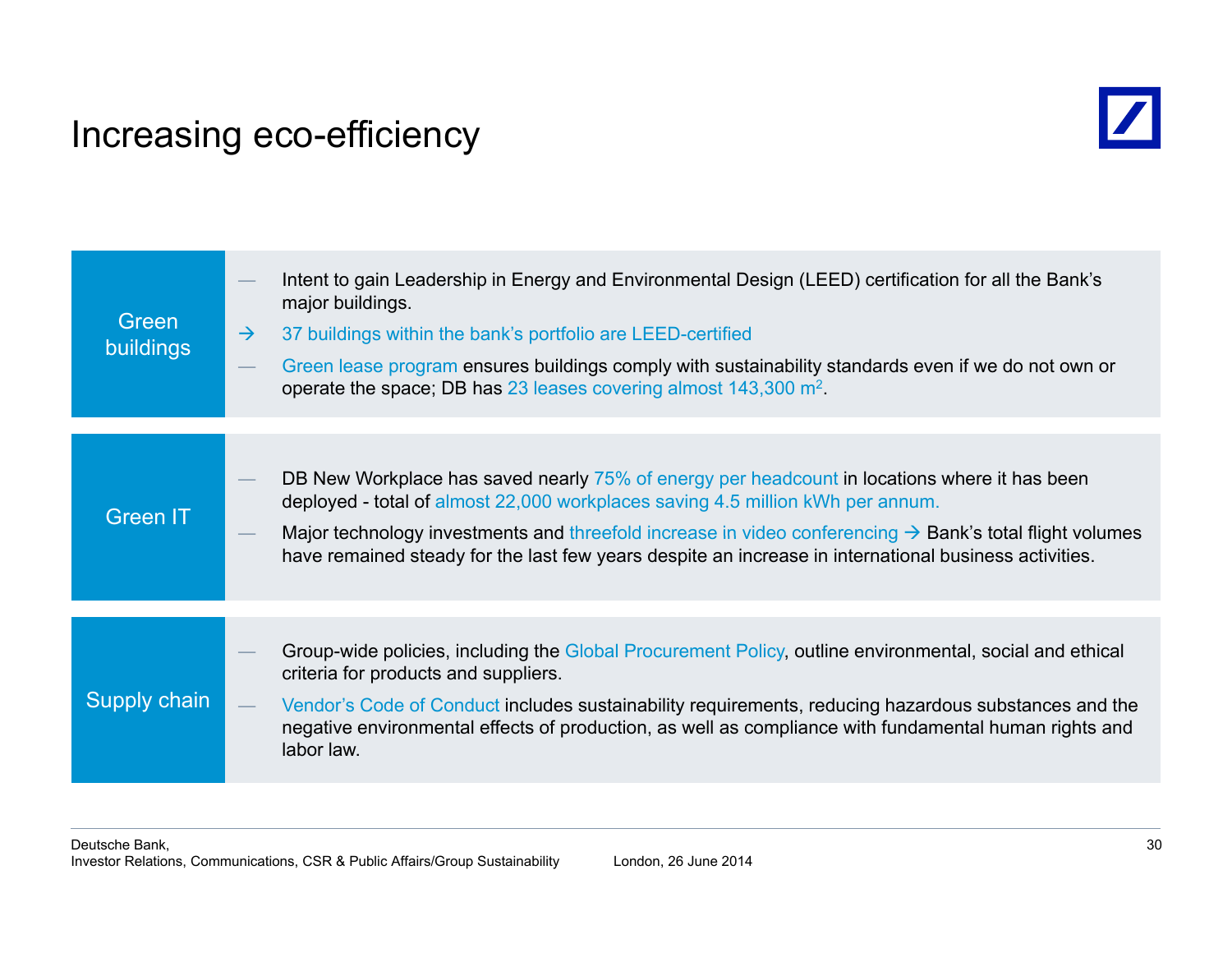### Deutsche Bank as an employer





Note: Deutsche Postbank aligned its FTE definition to Deutsche Bank which reduced the Group number as of December 31, 2011 by 260 (prior periods not restated).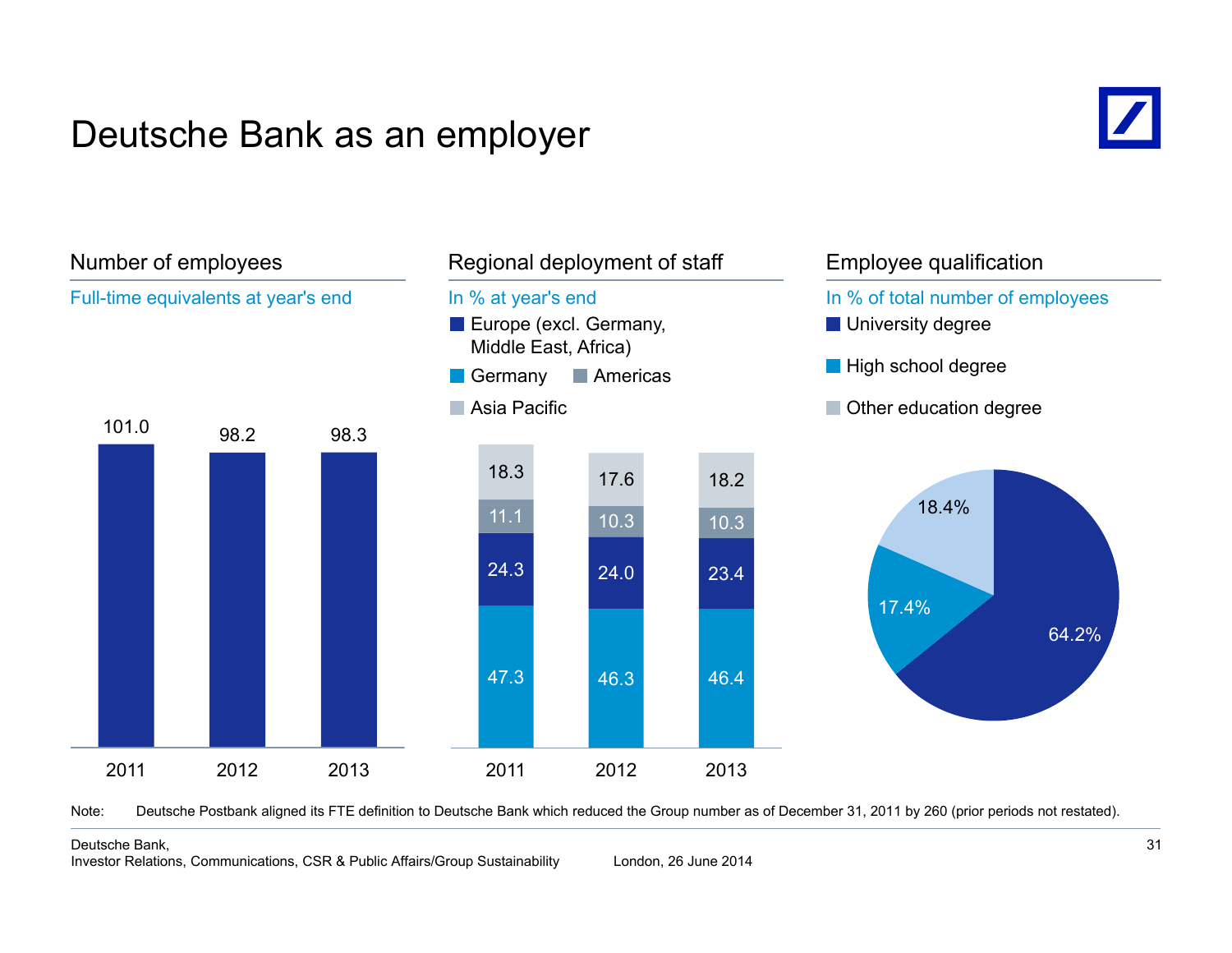

### **Diversity** Initiatives to foster female leadership (1)



- Since 1995, Deutsche Bank has hosted the annual Women in Business Conferences in Frankfurt, London, New York, Singapore and Sydney attracting more than 5000 clients, industry leaders and employees globally.
- Twelve established Women's Network Groups across all 5 regions with senior business women chairing.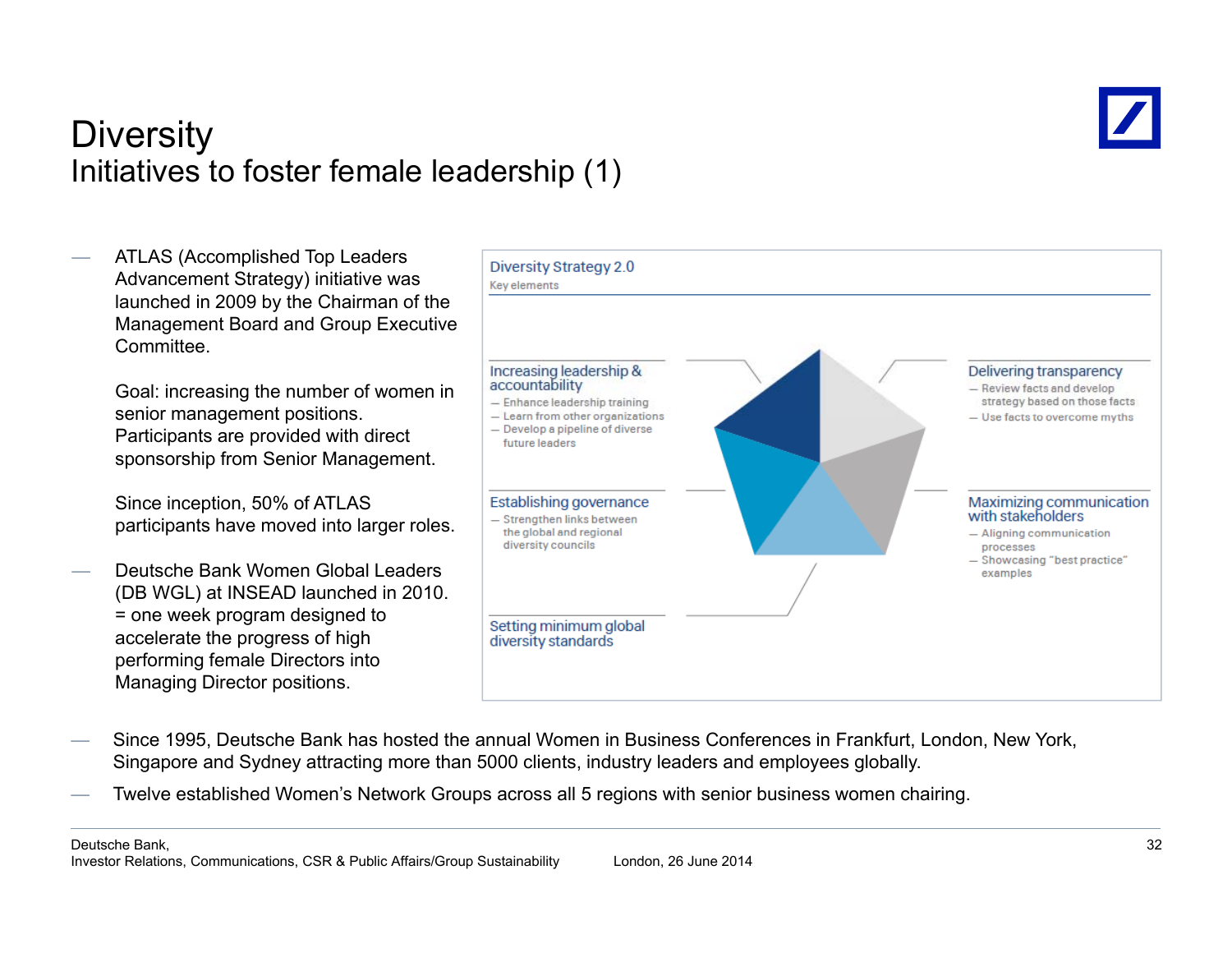

### **Diversity** Initiatives to foster female leadership (2)

- Along with the other DAX (German share index) companies, Deutsche Bank signed a declaration in 2011 to increase the proportion of female senior managers to 25% (Managing Director and Director levels) and for all officer titles to 35% by the end of 2018, as subject to applicable laws worldwide.
- Deutsche Bank made further progress towards these targets and increased the proportion of female senior managers to 18.7% by the end of 2013, and of all officer titles to 31.1%.
- Through the Women on Boards initiative, Deutsche Bank has increased the female membership on its subsidiaries' supervisory boards and on regional advisory boards.

| Female Stam                              |        |        |         |
|------------------------------------------|--------|--------|---------|
| Based on global corporate titles, in FTE | 2013   | 2012   | 2011    |
| Female members on Supervisory Board      |        | 8      | 8       |
| Share in %                               | 35.0   | 40.0   | 40.0    |
| Female members on Management Board       | 0      | 0      | $\circ$ |
| Female Managing Directors and Directors  | 1.724  | 1,702  | 1,680   |
| Share in %                               | 18.7   | 18.0   | 17.1    |
| <b>Female Officers</b>                   | 13,777 | 13,627 | 13,150  |
| Share in %                               | 31.1   | 30.8   | 29.7    |
| <b>Female Non-Officers</b>               | 18,664 | 18,845 | 19,833  |
| Share in %                               | 55.8   | 56.0   | 55.6    |
| Total female staff*                      | 32,441 | 32,472 | 32,983  |
| Share in %                               | 41.7   | 41.7   | 41.2    |

\*Total not including female members on Supervisory Board.

Eomain staff

Excluding Postbank, Sal. Oppenheim, BHF and DB Investment Services; corporate titles not implemented.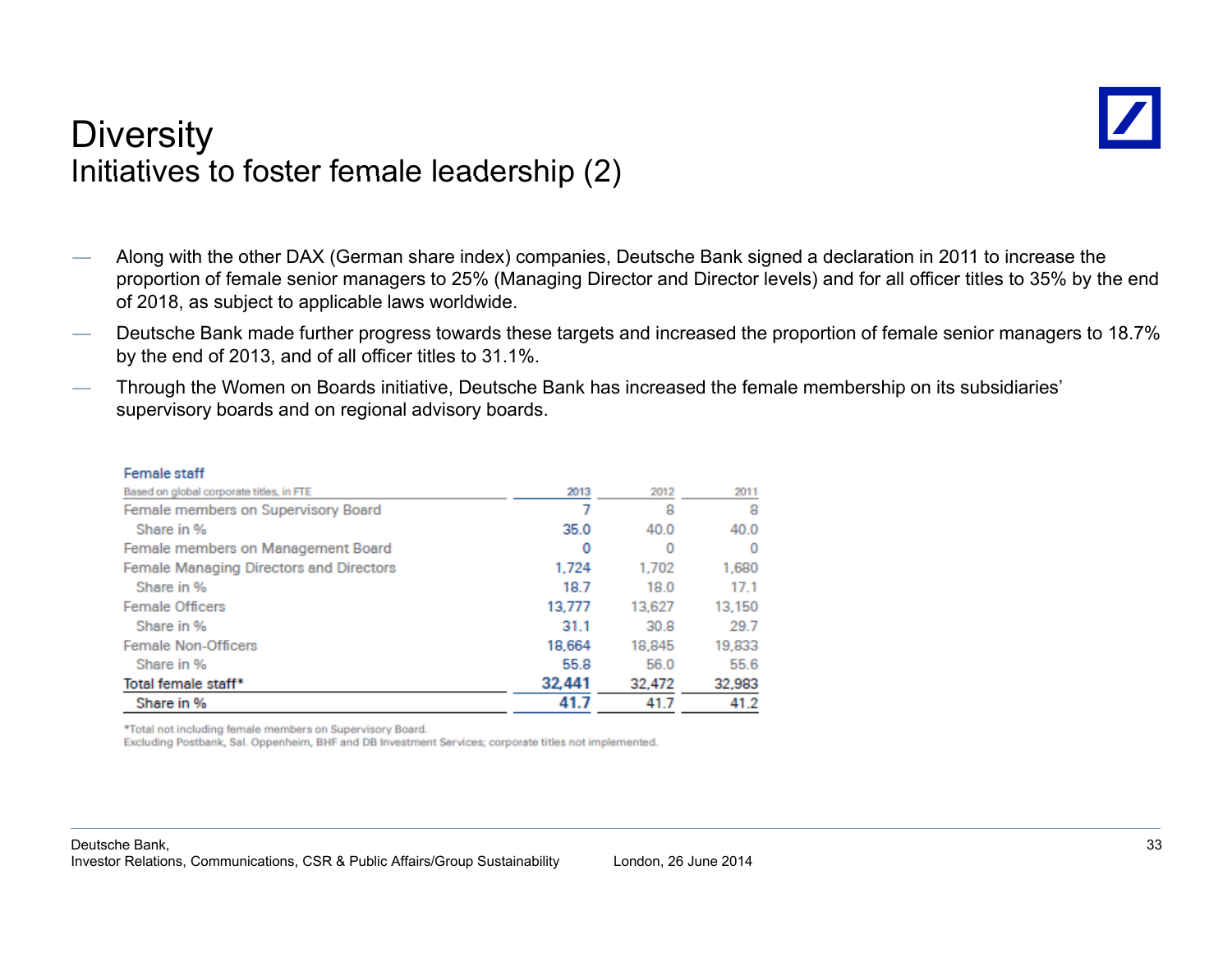# Deutsche Bank is listed in most important ESG/SRI indices



| <b>Indices</b>                                     |                                                                                        | Listed since                              | <b>Indices</b> |                                                            | Listed since |
|----------------------------------------------------|----------------------------------------------------------------------------------------|-------------------------------------------|----------------|------------------------------------------------------------|--------------|
| <b>SUSTAINALYTICS</b>                              | <b>Sustainalytics</b><br><b>Stoxx ESG Leaders</b>                                      | 2001                                      |                | <b>ECPI</b><br><b>ECPI</b><br><b>ECPI Ethical Index</b>    | 2002<br>2006 |
| <b>Dow Jones</b><br><b>Sustainability Indexes</b>  | <b>SAM</b><br><b>DJSI World</b><br><b>DJSI STOXX</b><br><b>DJSI</b> Europe             | 1999 - 2011<br>2006 - 2009<br>2010 - 2011 |                | <b>FTSE</b><br>FTSE4GOOD<br>Europe Index<br>(EUR)          | 2001<br>2008 |
| <b>DAX</b> global<br><b>Internationale Indizes</b> | <b>Bank Sarasin</b><br>DAXglobal<br><b>Sarasin Sustainability</b><br>Germany Index EUR | 2007                                      | FTSE4Good      | FTSE4GOOD<br>Global Index (USD)<br>FTSE 100 Short<br>Index | 2008         |
| SP <sup>'</sup>                                    | Vigeo<br><b>ASPI index</b>                                                             | 2001                                      |                | <b>CDP</b><br>CDP, Carbon<br><b>Strategy Europe</b>        | 2010         |
| <b>NASDAQ OMX</b>                                  | <b>CRD</b> Analytics<br>NASDAQ OMX CRD<br><b>Global Sustainability</b><br>50 Index     | 2009                                      |                | Climate<br>Performance<br>Leadership Index<br>(Germany)    | 2010         |

#### Deutsche Bank, Investor Relations, Communications, CSR & Public Affairs/Group Sustainability London, 26 June 2014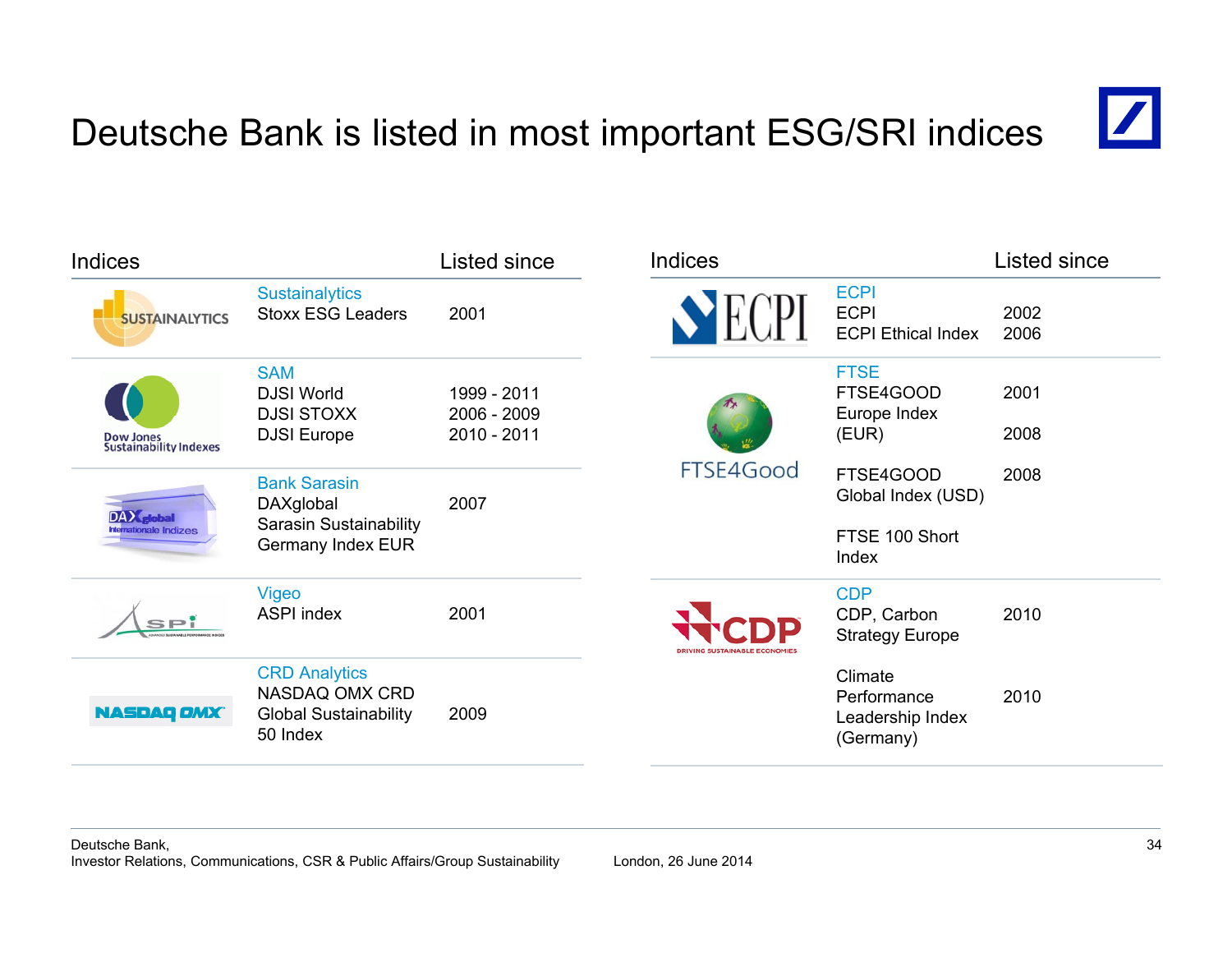# Corporate Responsibility – reporting



Corporate Reporting 2013







CR Report **Annual Review** Financial Report

**Website** www.db.com/responsibility